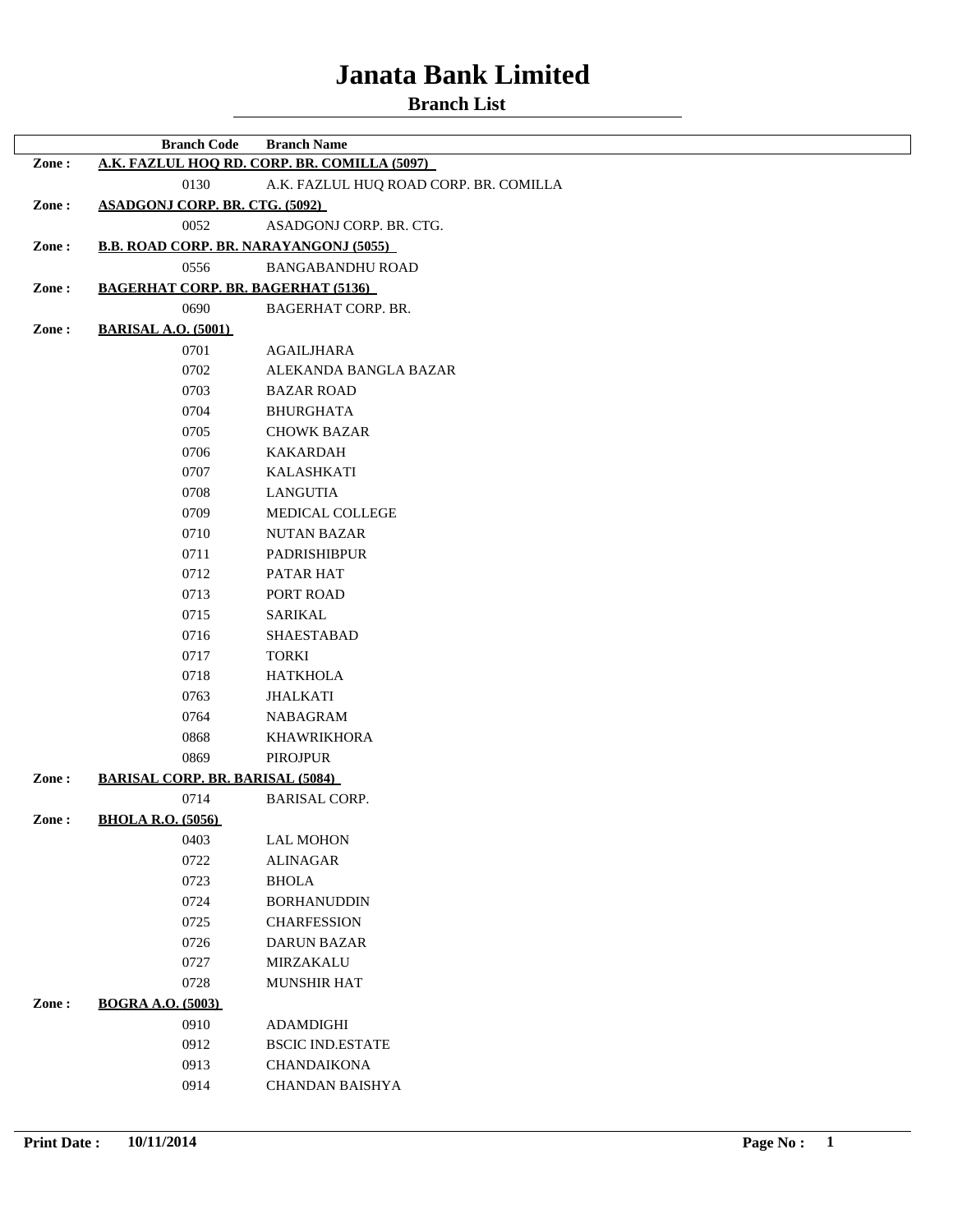|       | <b>Branch Code</b>                      | <b>Branch Name</b>            |
|-------|-----------------------------------------|-------------------------------|
|       | 0915                                    | <b>CHANDI BAZAR</b>           |
|       | 0916                                    | FULDIGHI                      |
|       | 0917                                    | GODARPARA                     |
|       | 0918                                    | <b>KUNDAGRAM</b>              |
|       | 0919                                    | RURAL DEVELOPMENT AREA        |
|       | 0920                                    | <b>SANTAHAR</b>               |
|       | 0921                                    | <b>RANIRHAT</b>               |
|       | 0922                                    | <b>COLLEGE ROAD</b>           |
|       | 0923                                    | SAPTAPADI MARKET              |
|       | 0924                                    | <b>SHIBGANJ</b>               |
|       | 0925                                    | <b>SHABRULHAT</b>             |
|       | 0926                                    | <b>KATNERPARA</b>             |
|       | 0927                                    | <b>SONATOLA</b>               |
|       | 0928                                    | <b>SHERPUR</b>                |
|       | 0959                                    | <b>PANCHBIBI</b>              |
|       | 0960                                    | <b>JOYPURHAT</b>              |
|       | 0961                                    | <b>RUKINDIPUR</b>             |
|       | 0962                                    | <b>TILAKPUR</b>               |
| Zone: | <b>BOGRA CORPORATE BR. BOGRA (5078)</b> |                               |
|       | 0911                                    | <b>BOGRA CORP.</b>            |
| Zone: | <b>BRAHMANBARIA CORP. BR. (5121)</b>    |                               |
|       | 0013                                    | BRAHMANBARIA CORP. BR.        |
| Zone: | <b>BRAHMANBARIA R.O. (5002)</b>         |                               |
|       | 0006                                    | <b>AKHAURA</b>                |
|       | 0007                                    | <b>ARUAIL</b>                 |
|       | 0008                                    | <b>ASHUGANJ</b>               |
|       | 0009                                    | <b>BANCHHARAMPUR</b>          |
|       | 0010                                    | <b>BAYEK</b>                  |
|       | 0011                                    | <b>BHOLACHANG PURAN BAZAR</b> |
|       | 0012                                    | <b>BIDYAKUT</b>               |
|       | 0014                                    | ZIASARKARKHANA                |
|       | 0015                                    | <b>CHUNTA</b>                 |
|       | 0016                                    | <b>KASBA</b>                  |
|       | 0017                                    | KUTI                          |
|       | 0018                                    | <b>MOGRA</b>                  |
|       | 0019                                    | <b>NABINAGAR</b>              |
|       | 0020                                    | <b>PANISWAR</b>               |
|       | 0021                                    | <b>NIAZPARK</b>               |
|       | 0022                                    | <b>SHUHILPUR</b>              |
|       | 0023                                    | <b>TANBAZAR</b>               |
|       | 0024                                    | <b>UJANCHAR</b>               |
|       | 0025                                    | <b>B.BARIA CO-OPERATIVE</b>   |
|       | 0026                                    | SARAIL CO-OPERATIVE           |
|       | 0027                                    | <b>CHINAIR BAZAR</b>          |
| Zone: | <b>CHANDPUR R.O. (5036)</b>             |                               |
|       | 0002                                    | <b>BALITHUBA</b>              |
|       | 0030                                    | <b>BEPANIBAG</b>              |
|       |                                         |                               |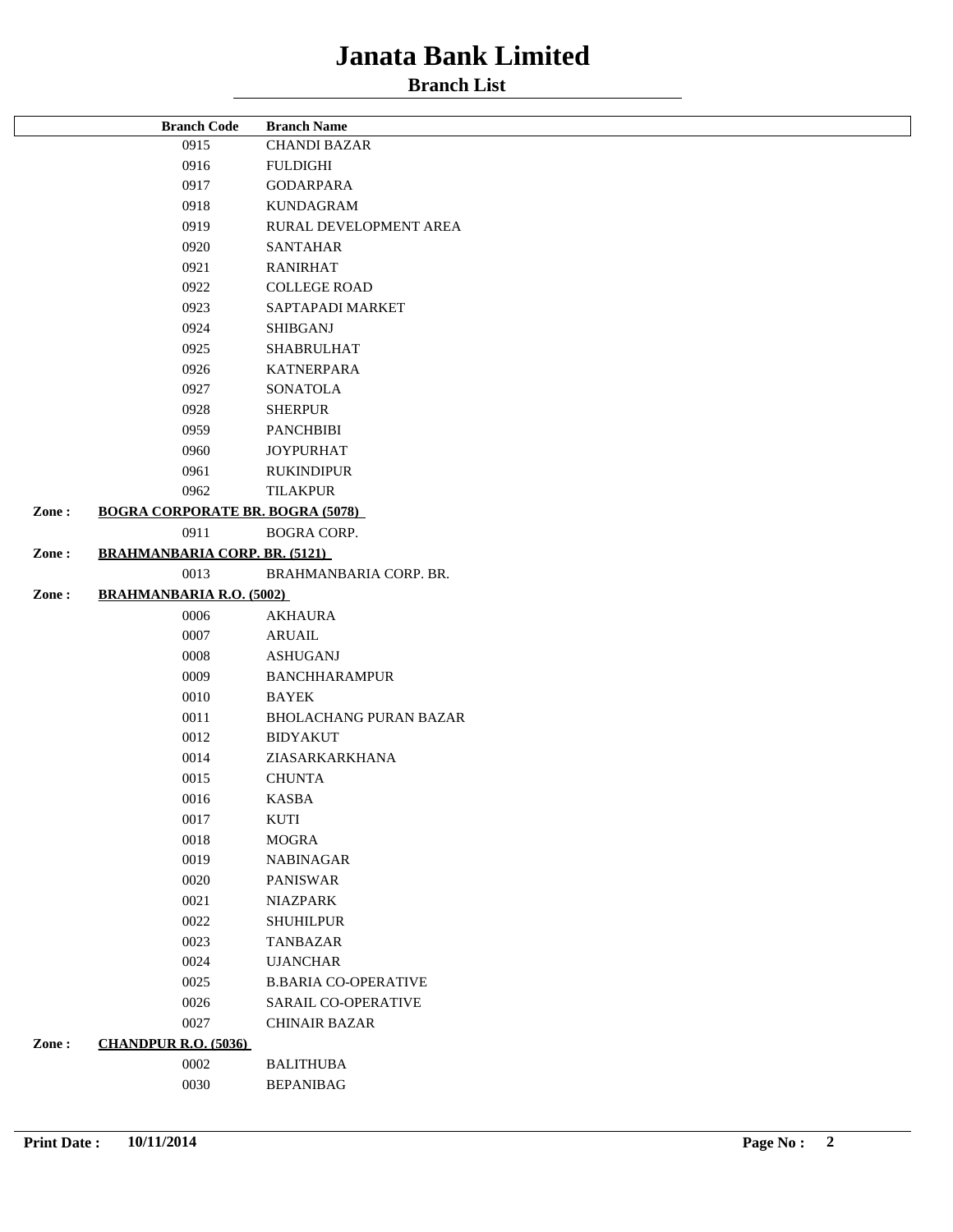|       | <b>Branch Code</b>                  | <b>Branch Name</b>          |
|-------|-------------------------------------|-----------------------------|
|       | 0031                                | <b>CHANDPUR PURAN BAZAR</b> |
|       | 0032                                | CHANDPUR CO-OPERATIVE       |
|       | 0033                                | FARIDGANJ                   |
|       | 0034                                | <b>GALLAK BAZAR</b>         |
|       | 0035                                | <b>HAJIGANJ</b>             |
|       | 0036                                | <b>KACHUA</b>               |
|       | 0037                                | <b>KALIPUR BAZAR</b>        |
|       | 0038                                | <b>MOHANPUR</b>             |
|       | 0039                                | <b>NUTAN BAZAR</b>          |
|       | 0040                                | PALAKHAL                    |
|       | 0041                                | <b>SATBARIA</b>             |
|       | 0042                                | <b>SENGARCHAR</b>           |
|       | 0043                                | <b>SUCHIPARA</b>            |
|       | 0044                                | <b>MATLAB</b>               |
|       | 0045                                | <b>SUJATPUR BAZAR</b>       |
| Zone: | <b>CHAPAI NAWABGONJ R.O. (5043)</b> |                             |
|       | 1048                                | <b>SHIBGANJ</b>             |
|       | 1049                                | CHAPAI NAWABGANJ            |
|       | 1050                                | <b>CHATRA</b>               |
|       | 1051                                | DEWPARA                     |
|       | 1052                                | <b>DHAINAGAR</b>            |
|       | 1053                                | <b>HUZRAPUR</b>             |
|       | 1054                                | <b>KANSAT</b>               |
|       | 1055                                | <b>MALLIKPUR</b>            |
|       | 1056                                | <b>NACHOLE</b>              |
|       | 1057                                | <b>RANIHATI</b>             |
|       | 1058                                | <b>ROHANPUR</b>             |
| Zone: | <b>CHITTAGONG ZONE-A (5005)</b>     |                             |
|       | 0051                                | <b>AMIR MARKET</b>          |
|       | 0053                                | <b>ATURAR DEPO</b>          |
|       | 0054                                | <b>BAIZID BOSTAMI ROAD</b>  |
|       | 0055                                | <b>BALUCHARA</b>            |
|       | 0058                                | <b>CANTONMENT</b>           |
|       | 0060                                | CHAKTAI                     |
|       | 0061                                | <b>CHOWDHURIHAT</b>         |
|       | 0064                                | HOSSAIN SHOHRAWARDI ROAD    |
|       | 0065                                | <b>FATEHPUR</b>             |
|       | 0066                                | <b>FATIKCHARI</b>           |
|       | 0067                                | <b>FERINGHEE BAZAR</b>      |
|       | 0070                                | <b>HATHAZARI</b>            |
|       | 0081                                | <b>KURBANIGANJ</b>          |
|       | 0086                                | <b>NAZIRHAT</b>             |
|       | 0091                                | <b>PORAVITA</b>             |
|       | 0096                                | SADARGHAT ROAD              |
|       | 0098                                | <b>SARKERHAT</b>            |
|       | 0104                                | <b>GORIRA</b>               |
|       | 0108                                | <b>FOYZIA BAZAR</b>         |
|       | 0111                                | TERRIBAZAR                  |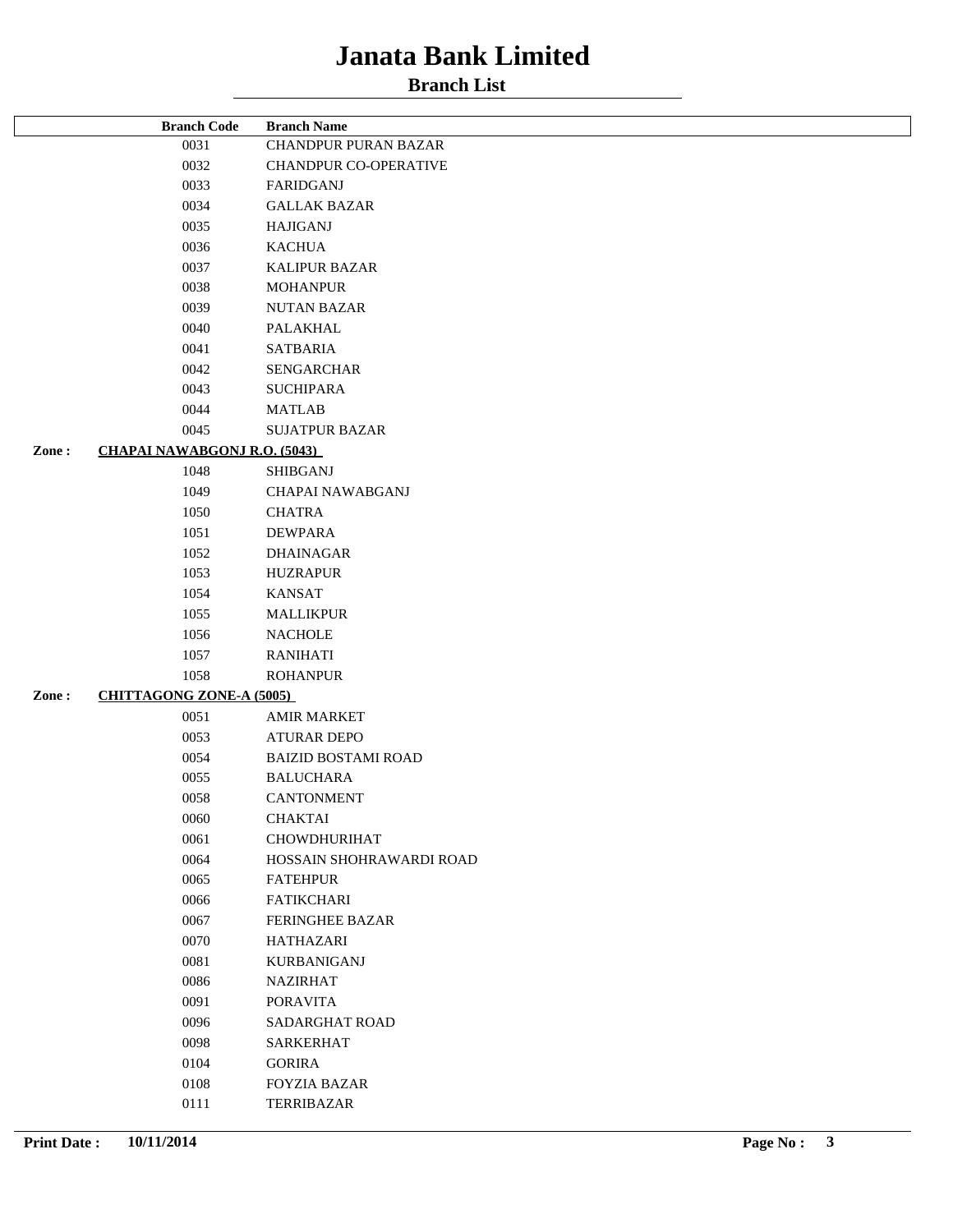|       | <b>Branch Code</b>              | <b>Branch Name</b>      |
|-------|---------------------------------|-------------------------|
|       | 0112                            | ASHRAF ALI ROAD         |
|       | 0121                            | <b>BARKAL</b>           |
|       | 0122                            | <b>JALIL NAGAR</b>      |
|       | 0123                            | <b>KATALTALI</b>        |
|       | 0124                            | LANGADU                 |
|       | 0125                            | <b>MAINIMUKH</b>        |
|       | 0220                            | <b>BOALKHALI</b>        |
|       | 0221                            | KHAGRACHARI             |
|       | 0222                            | <b>PANCHARI</b>         |
| Zone: | <b>CHITTAGONG ZONE-B (5006)</b> |                         |
|       | 0050                            | AMBAGAN                 |
|       | 0056                            | <b>BARABKUNDA</b>       |
|       | 0062                            | <b>COLONEL HAT</b>      |
|       | 0069                            | <b>DRIDOCK</b>          |
|       | 0071                            | <b>JORARGANJ BAZAR</b>  |
|       | 0073                            | <b>KADAMTALI</b>        |
|       | 0075                            | KAMAR ALI BAZAR         |
|       | 0076                            | <b>KARERHAT</b>         |
|       | 0077                            | <b>KATGHAR</b>          |
|       | 0080                            | <b>KUMIRA</b>           |
|       | 0084                            | <b>MIRSARI</b>          |
|       | 0088                            | PAHARTALI               |
|       | 0093                            | POTENGA ROAD            |
|       | 0097                            | <b>SALIMPUR</b>         |
|       | 0099                            | SHAHERKHALI             |
|       | 0100                            | <b>SITAKUNDA</b>        |
|       | 0102                            | <b>STRAND ROAD</b>      |
|       | 0106                            | C.U. F. L. (CHITTAGONG) |
|       | 0109                            | E.P.Z.                  |
| Zone: | <b>CHITTAGONG ZONE-C (5047)</b> |                         |
|       | 0057                            | <b>BURISCHAR</b>        |
|       | 0059                            | CHAKBAZAR               |
|       | 0072                            | <b>JUBILEE ROAD</b>     |
|       | 0074                            | KALURGHAT               |
|       | 0078                            | <b>KAZIR DEWRI</b>      |
|       | 0082                            | <b>LADIES</b>           |
|       | 0085                            | <b>MUNICIPALITY</b>     |
|       | 0089                            | PANCHLAISH (CHITTAGONG) |
|       | 0090                            | POMARA                  |
|       | 0094                            | <b>REAZUDDIN BAZAR</b>  |
|       | 0105                            | MIMI SUPER MARKET       |
|       | 0107                            | <b>MURADPUR</b>         |
|       | 0110                            | <b>MOHAMMEDPUR</b>      |
|       | 0214                            | <b>BOARAICHARI</b>      |
|       | 0215                            | <b>KAPTAI</b>           |
|       | 0269                            | <b>DOHAZARI</b>         |
|       | 0272                            | <b>PATIYA</b>           |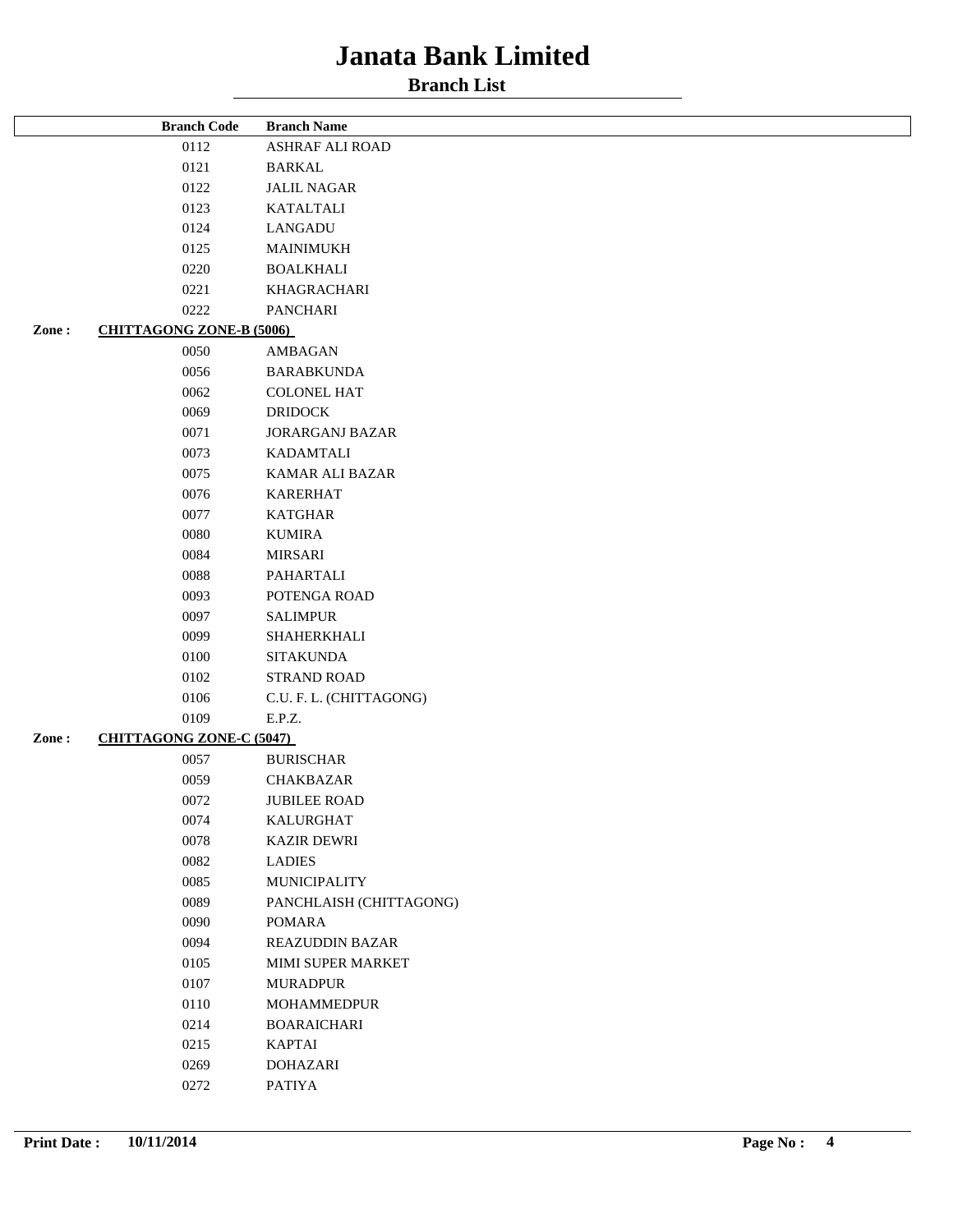|       | <b>Branch Code</b>                      | <b>Branch Name</b>     |
|-------|-----------------------------------------|------------------------|
| Zone: | <b>CHUADANGA A.O. (5111)</b>            |                        |
|       | 0733                                    | <b>CHUADANGA</b>       |
|       | 0734                                    | CHUADANGA RAIL BAZAR   |
|       | 0735                                    | <b>DARSANA</b>         |
|       | 0736                                    | <b>JIBONNAGAR</b>      |
|       | 0737                                    | <b>HASHADAH</b>        |
|       | 0738                                    | KAPASHDANGA            |
|       | 0739                                    | <b>ALAMDANGA</b>       |
|       | 0843                                    | <b>BAMUNDI</b>         |
|       | 0844                                    | <b>MEHERPUR</b>        |
| Zone: | <b>COMILLA- A.O. (SOUTH) (5007)</b>     |                        |
|       | 0003                                    | ALAHABAD BAZAR         |
|       | 0046                                    | <b>SUAGONJ BAZAR</b>   |
|       | 0131                                    | <b>ALKARA</b>          |
|       | 0134                                    | <b>BHOWKSHER BAZAR</b> |
|       | 0135                                    | <b>BULAIN BAZAR</b>    |
|       | 0138                                    | LANGAL COT             |
|       | 0140                                    | COMILLA CO-OPERATIVE   |
|       | 0143                                    | <b>DHARMAPUR</b>       |
|       | 0146                                    | <b>GANDAMATI BAZAR</b> |
|       | 0148                                    | <b>GUNABATI</b>        |
|       | 0151                                    | LAKSHAM                |
|       | 0153                                    | <b>NALGHAR</b>         |
|       | 0154                                    | PAYERKHOLA             |
|       | 0157                                    | <b>KANDIRPAR</b>       |
|       | 0161                                    | <b>CHALK BAZAR</b>     |
|       | 0163                                    | CADET COLLEGE          |
|       | 0165                                    | <b>BARURA</b>          |
|       | 0166                                    | CHOUDDAGRAM            |
|       | 0167                                    | <b>COMILLA EPZ</b>     |
|       | 0168                                    | <b>BHARASHAR BAZAR</b> |
| Zone: | <b>COMILLA CORP. BR. COMILLA (5085)</b> |                        |
|       | 0139                                    | COMILLA CORP. BR.      |
| Zone: | <b>COMILLA-A.O. (NORTH) (5058)</b>      |                        |
|       | 0129                                    | <b>HOMNA</b>           |
|       | 0132                                    | <b>BAIRA</b>           |
|       | 0133                                    | <b>BATAKANDI BAZAR</b> |
|       | 0136                                    | <b>BURICHANG</b>       |
|       | 0137                                    | <b>CHANDINA</b>        |
|       | 0141                                    | COMPANIGANJ            |
|       | 0142                                    | <b>DAUDKANDI</b>       |
|       | 0144                                    | <b>DULALPUR</b>        |
|       | 0145                                    | FAKIRBAZAR             |
|       | 0147                                    | <b>GOURIPUR BAZAR</b>  |
|       | 0149                                    | <b>JAFARGANJ</b>       |
|       | 0150                                    | KAMALLA                |
|       | 0152                                    | MOHANPUR BAZAR         |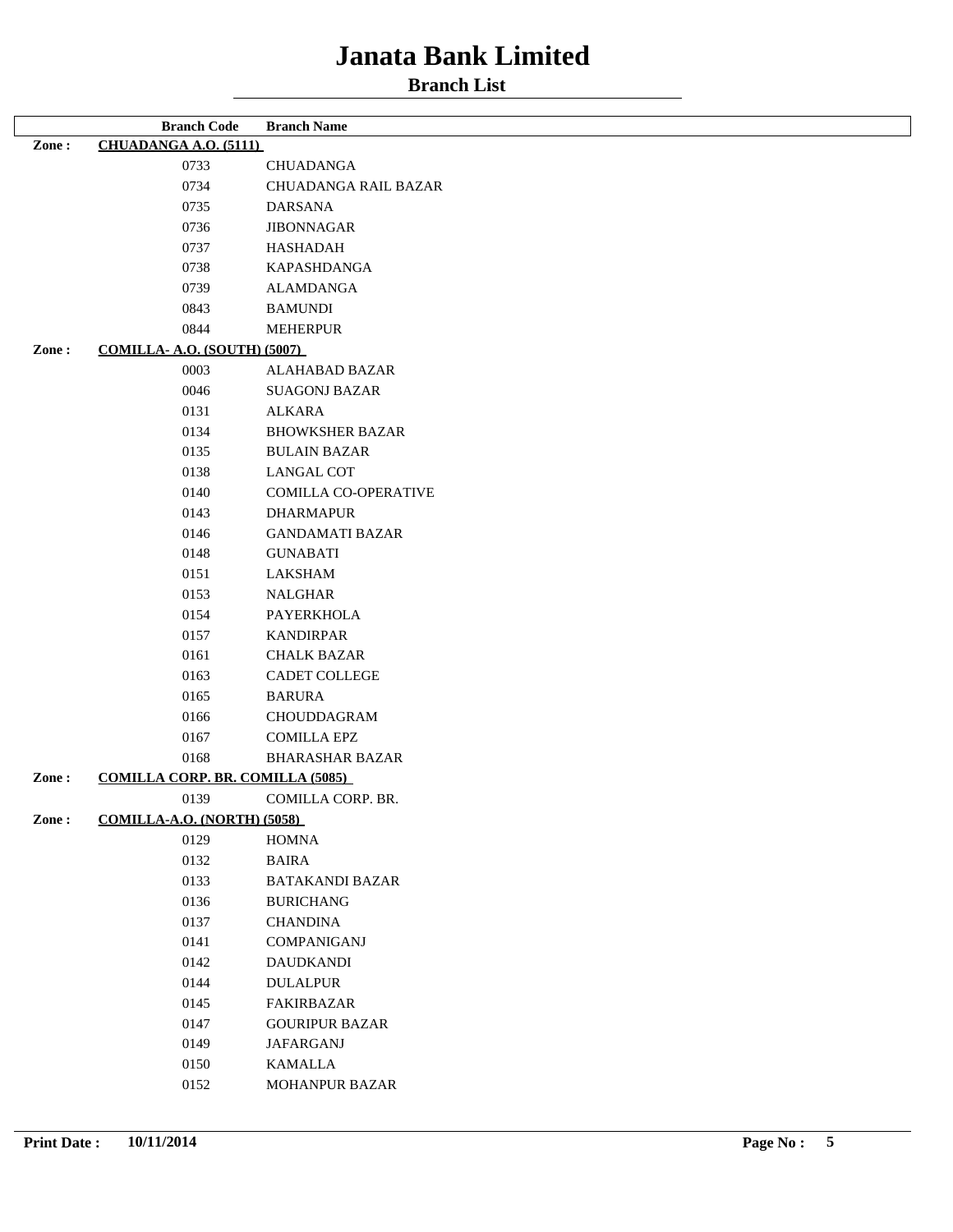|       | <b>Branch Code</b>                            | <b>Branch Name</b>             |
|-------|-----------------------------------------------|--------------------------------|
|       | 0155                                          | <b>RAMCHANDRAPUR</b>           |
|       | 0156                                          | <b>RAMKRISNAPUR</b>            |
|       | 0158                                          | SASHANGACHA                    |
|       | 0159                                          | SHASHIDAL BAZAR                |
|       | 0160                                          | <b>SUNDALPUR</b>               |
|       | 0162                                          | SHAHEBABAD                     |
|       | 0164                                          | DEBIDWAR (NEW MARKET)          |
| Zone: | <b>COXS BAZAR CORP. BR. COXS BAZAR (5130)</b> |                                |
|       | 0172                                          | <b>COXS BAZAR CORPORATE BR</b> |
| Zone: | <b>COXS BAZAR R.O. (5045)</b>                 |                                |
|       | 0001                                          | Bandarban                      |
|       | 0170                                          | <b>CHAKARIA</b>                |
|       | 0171                                          | <b>RAMU</b>                    |
|       | 0173                                          | <b>ELISHIA</b>                 |
|       | 0174                                          | <b>KUTUBDIA</b>                |
|       | 0175                                          | PEKUA                          |
|       | 0176                                          | <b>TEKNAF</b>                  |
|       | 0236                                          | <b>BAISHAREE</b>               |
|       | 0237                                          | LAMA                           |
|       | 0238                                          | NAIKHONGCHARI                  |
|       | 0268                                          | <b>BOMANGHAT</b>               |
|       | 0270                                          | LOHAGARA                       |
|       | 0271                                          | MANUFAKIR HAT                  |
|       | 0273                                          | <b>SATKANIA</b>                |
| Zone: | DEWANHAT CORP. BR. CTG (5129)                 |                                |
|       | 0063                                          | DEWANHAT CORP. BR. CTG.        |
| Zone: | <b>DHAKA EAST (5101)</b>                      |                                |
|       | 0340                                          | <b>ALU BAZAR</b>               |
|       | 0348                                          | <b>BRTC</b>                    |
|       | 0357                                          | $DMCH$                         |
|       | 0359                                          | EMPLOYMENT EXCHANGE            |
|       | 0363                                          | HATKHOLA ROAD (LADIES)         |
|       | 0365                                          | <b>FULBARIA</b>                |
|       | 0377                                          | <b>JURAIN</b>                  |
|       | 0379                                          | <b>KAMALAPUR BAZAR</b>         |
|       | 0380                                          | <b>KAPTAN BAZAR</b>            |
|       | 0393                                          | MUGDAPARA                      |
|       | 0394                                          | <b>NARINDA ROAD</b>            |
|       | 0405                                          | PURANA PALTAN                  |
|       | 0417                                          | <b>SHYAMPUR</b>                |
|       | 0419                                          | THATARI BAZAR                  |
|       | 0420                                          | TIPU SULTAN ROAD               |
|       | 0433                                          | <b>FAKIRAPOOL</b>              |
|       | 0443                                          | <b>ICMH</b>                    |
| Zone: | <b>DHAKA NORTH (5103)</b>                     |                                |
|       |                                               |                                |
|       | 0120                                          | <b>JAMUNA FUTURE PARK</b>      |
|       | 0343                                          | <b>BANANI</b>                  |
|       |                                               |                                |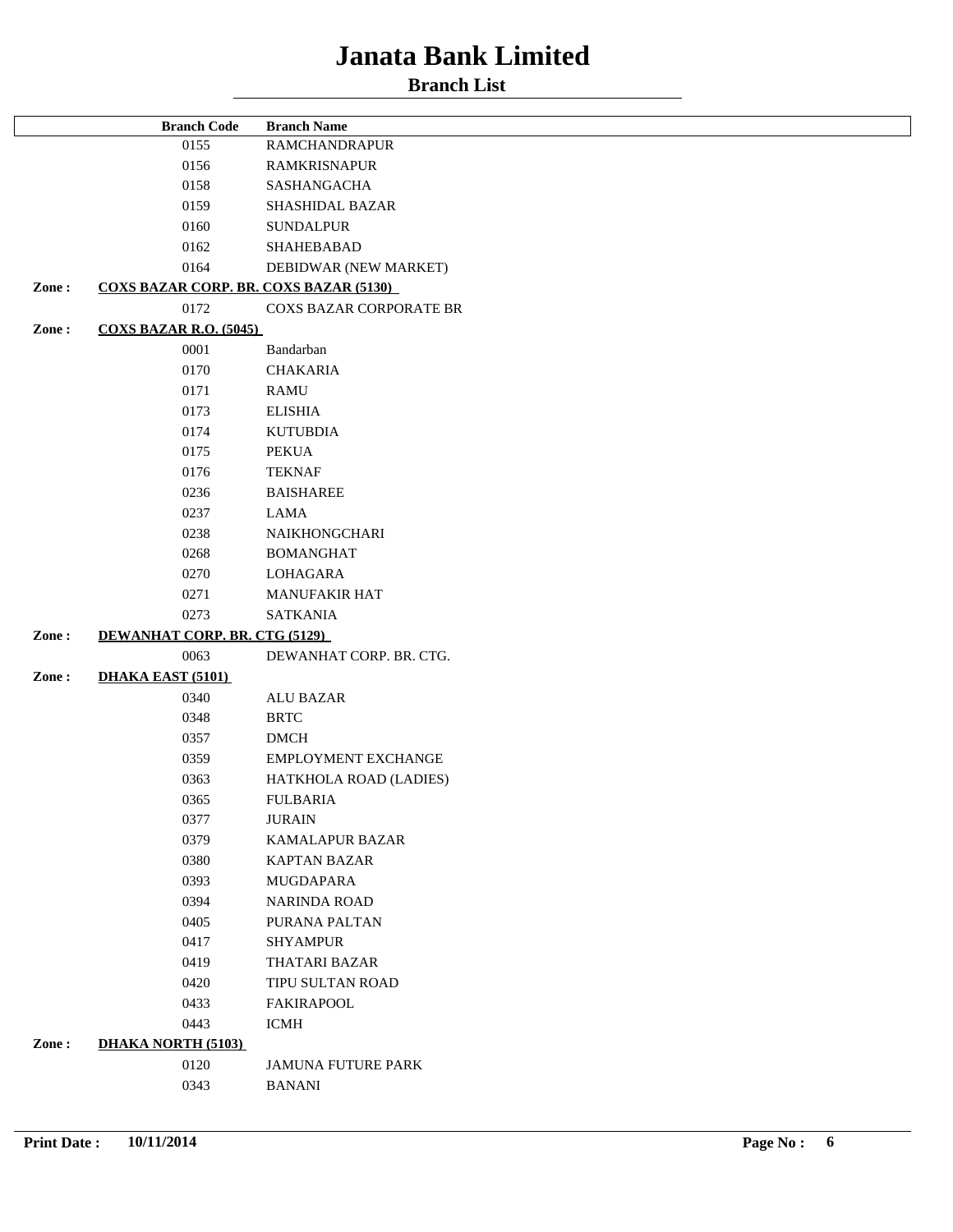|       | <b>Branch Code</b>        | <b>Branch Name</b>                             |
|-------|---------------------------|------------------------------------------------|
|       | 0344                      | <b>BANGLA MOTOR</b>                            |
|       | 0352                      | <b>DAKSHIN KHAN</b>                            |
|       | 0381                      | <b>KHILGAON</b>                                |
|       | 0418                      | TEJGAON INDUSTRIAL AREA CORP.                  |
|       | 0423                      | <b>UTAR KHAN</b>                               |
|       | 0430                      | <b>BARAID</b>                                  |
|       | 0434                      | SONARGAON ROAD                                 |
|       | 0436                      | <b>RAMPURA</b>                                 |
|       | 0460                      | OPEN UNIVERSITY BRANCH                         |
|       | 0461                      | <b>KALIAKOIR</b>                               |
|       | 0462                      | MOUCHAK SCOUT CAMP                             |
|       | 0463                      | PORABARI BAZAR                                 |
| Zone: | <b>DHAKA SOUTH (5104)</b> |                                                |
|       | 0116                      | <b>ASRAFABAD</b>                               |
|       | 0338                      | ABUL HASANAT ROAD                              |
|       | 0342                      | <b>ARMANITOLA</b>                              |
|       | 0345                      | <b>BANGSHAL ROAD</b>                           |
|       | 0349                      | <b>CHAMPATALI</b>                              |
|       | 0350                      | <b>CHAWK BAZAR</b>                             |
|       | 0360                      | <b>ENGLISH ROAD</b>                            |
|       | 0361                      | FARASHGANJ                                     |
|       | 0374                      | <b>ISLAMPUR ROAD</b>                           |
|       | 0375                      | <b>IWTA TERMINAL</b>                           |
|       | 0382                      |                                                |
|       |                           | <b>LAXMI BAZAR</b>                             |
|       | 0387                      | <b>MITFORD ROAD</b>                            |
|       | 0390                      | <b>MOKIMKATRA</b>                              |
|       | 0395                      | NAWABGANJ                                      |
|       | 0398                      | NAZIMUDDIN ROAD                                |
|       | 0401                      | <b>POSTA</b>                                   |
|       | 0409                      | SADARGHAT                                      |
|       | 0424                      | VICTORIA PARK                                  |
|       | 0431                      | <b>ZINZIRA</b>                                 |
|       | 0435                      | <b>URDU ROAD</b>                               |
|       | 0446                      | HAZARIBAGH                                     |
| Zone: |                           | DHAKA UNIVERSITY CAMPUS CORP. BR. DHAKA (5112) |
|       | 0422                      | DHAKA UNIVERSITY CAMPUS CORP. BR. DHAKA        |
| Zone: | <b>DHAKA WEST (5102)</b>  |                                                |
|       | 0341                      | <b>AMIN BAZAR</b>                              |
|       | 0351                      | <b>COLLEGE GATE</b>                            |
|       | 0353                      | DHAKESWARI ROAD                                |
|       | 0354                      | <b>DHAMRAI</b>                                 |
|       | 0366                      | <b>FULBARIA BAZAR</b>                          |
|       | 0369                      | <b>GONOSHASTHYA KENDRA</b>                     |
|       | 0370                      | <b>GREEN ROAD</b>                              |
|       | 0386                      | MIRPUR SEC-10                                  |
|       | 0397                      | <b>NAYAR HAT</b>                               |
|       | 0400                      | NEW MARKET                                     |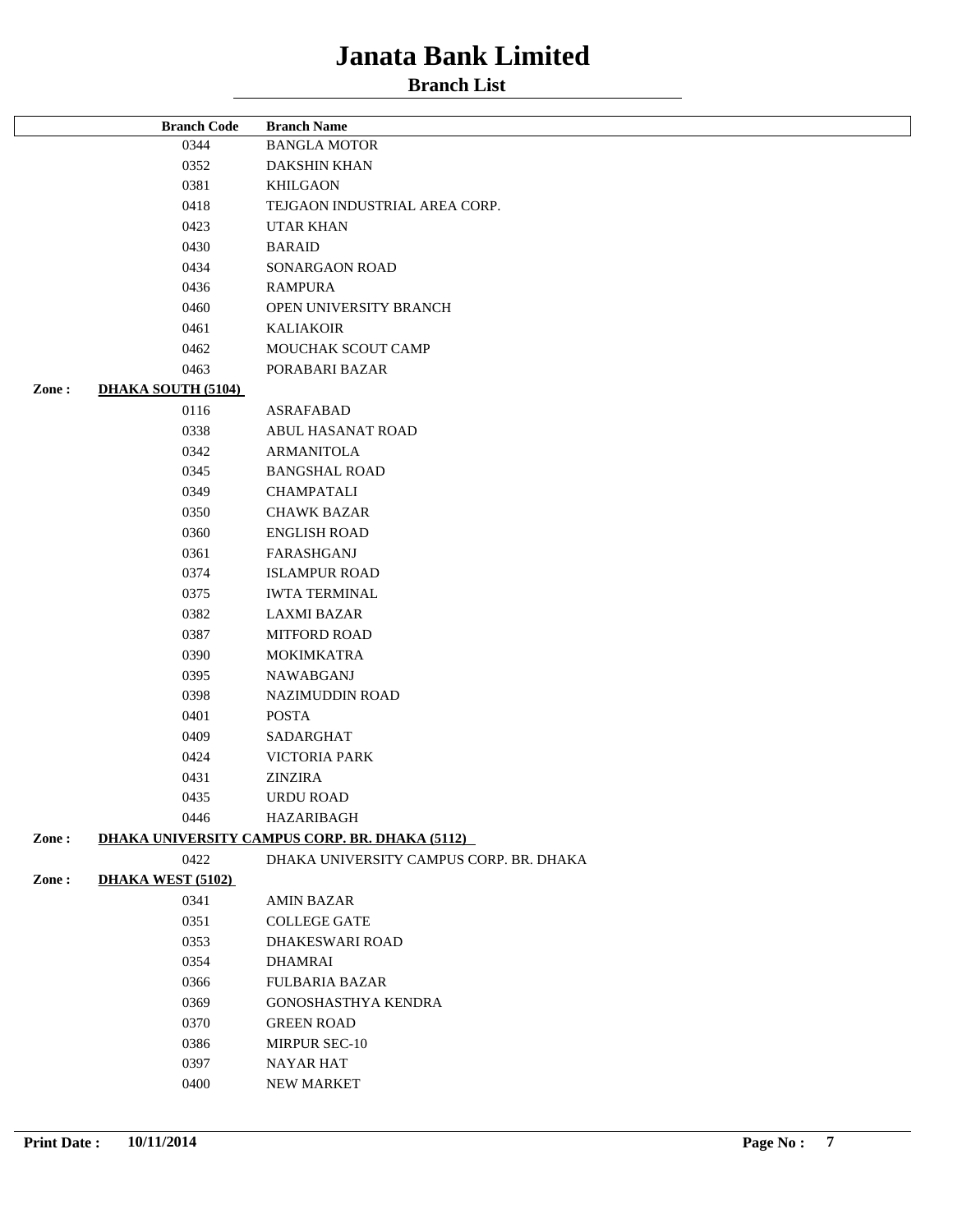|       | <b>Branch Code</b>                          | <b>Branch Name</b>            |
|-------|---------------------------------------------|-------------------------------|
|       | 0408                                        | <b>RAYER BAZAR</b>            |
|       | 0429                                        | ROKEYA SARANI                 |
|       | 0439                                        | UNIVERSITY GRAND COMM. BHABAN |
|       | 0445                                        | <b>RUPNAGAR</b>               |
|       | 0519                                        | <b>SOUTH JAMSAHAT</b>         |
|       | 0520                                        | TARAGHAT                      |
| Zone: | <b>DHANMONDI CORP. BR. DHAKA (5116)</b>     |                               |
|       | 0355                                        | DHANMONDI CORPORATE BRANCH    |
| Zone: | <b>DILKUSHA CORPORATE BRRANCH (5040)</b>    |                               |
|       | 0347                                        | DILKUSHA CORP.                |
| Zone: | <b>DINAJPUR A.O. (5013)</b>                 |                               |
|       | 0603                                        | <b>AFTABGONJ</b>              |
|       | 0929                                        | <b>BAHADUR BAZAR</b>          |
|       | 0930                                        | <b>BAROBANDAR</b>             |
|       | 0931                                        | <b>BIRAMPUR</b>               |
|       | 0932                                        | <b>CHIRIRBANDAR</b>           |
|       | 0934                                        | <b>SHETABGANJ</b>             |
|       | 0935                                        | <b>MONMATHPUR</b>             |
|       | 0936                                        | <b>NARABARI</b>               |
|       | 0937                                        | <b>NOAPARA</b>                |
|       | 0938                                        | DINAJPUR MEDICAL COLLEGE      |
|       | 0939                                        | <b>PARBATIPUR</b>             |
|       | 0940                                        | <b>PULHAT</b>                 |
|       | 0941                                        | <b>RANIGANJ</b>               |
|       | 0942                                        | <b>DASHMAIL MORE</b>          |
|       | 0943                                        | <b>FULBARI BAZAR</b>          |
|       | 0944                                        | HILI STHALABANDAR             |
| Zone: | <b>DINAJPUR CORP. BR. DINAJPUR (5079)</b>   |                               |
|       | 0933                                        | <b>DINAJPUR CORPORATE</b>     |
| Zone: | <b>ELEPHANT ROAD CORP. BR. DHAKA (5100)</b> |                               |
|       | 0358                                        | ELEPHANT ROAD CORPORATE BR.   |
| Zone: | <b>FARIDPUR A.O. (5014)</b>                 |                               |
|       | 0451                                        | <b>KALAMIRDHA</b>             |
|       | 0452                                        | <b>STATION ROAD</b>           |
|       | 0453                                        | <b>GOAL CHAAMAT</b>           |
|       | 0454                                        | <b>TITUMIR MARKET</b>         |
|       | 0455                                        | <b>BANGA</b>                  |
|       | 0456                                        | <b>BOALMARI</b>               |
|       | 0470                                        | <b>KOTALI PARA</b>            |
|       | 0471                                        | RAGDHI                        |
|       | 0472                                        | <b>SATPUR</b>                 |
|       | 0473                                        | TUNGIPARA                     |
|       | 0605                                        | <b>BALIAKANDI</b>             |
|       | 0606                                        | <b>COURT BRANCH</b>           |
|       | 0607                                        | <b>KHANKHANAPUR</b>           |
|       | 0608                                        | <b>NARIA</b>                  |
|       | 0609                                        | RAJBARI                       |
|       |                                             |                               |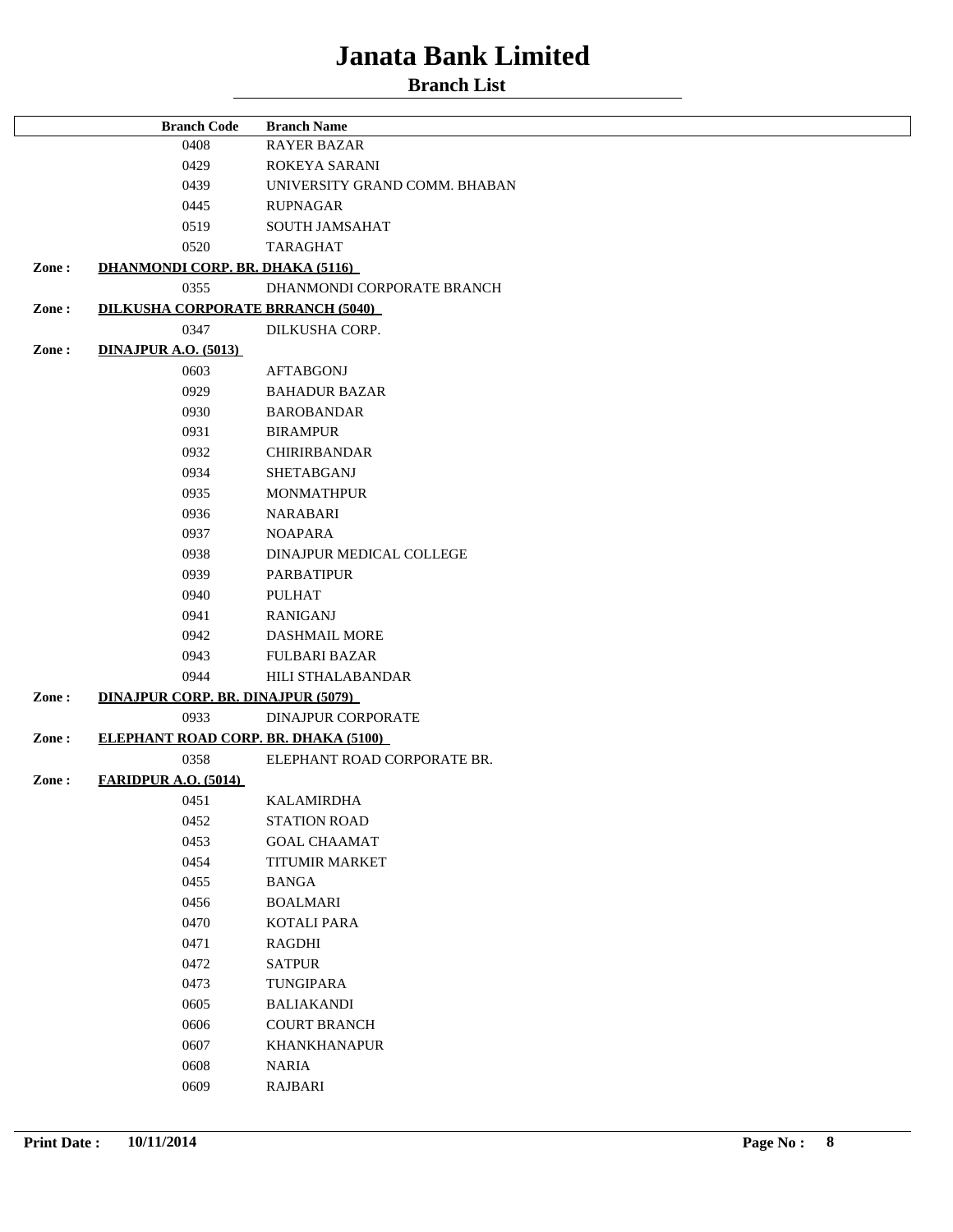|       | <b>Branch Code</b>                             | <b>Branch Name</b>                               |
|-------|------------------------------------------------|--------------------------------------------------|
|       | 0610                                           | <b>PANGSHA</b>                                   |
| Zone: | <b>FARIDPUR CORP. BR. FARIDPUR (5108)</b>      |                                                  |
|       | 0450                                           | FARIDPUR CORPORATE                               |
| Zone: | <b>FARMGATE CORP. BR. DHAKA (5070)</b>         |                                                  |
|       | 0362                                           | <b>FARM GATE CORPORATE</b>                       |
| Zone: | <b>FENI CORP. BR. FENI (5134)</b>              |                                                  |
|       | 0184                                           | FENI CORP. BR.                                   |
| Zone: | <b>FENI R.O. (5049)</b>                        |                                                  |
|       | 0179                                           | SONAGAZI                                         |
|       | 0180                                           | <b>BAKER BAZAR</b>                               |
|       | 0181                                           | <b>CHHAGALNAIYA</b>                              |
|       | 0182                                           | <b>DAGON BHUIYA</b>                              |
|       | 0183                                           | <b>DUDMUKHA</b>                                  |
|       | 0185                                           | <b>MOHIPAL</b>                                   |
|       | 0186                                           | <b>FULGAZI</b>                                   |
|       | 0187                                           | <b>COLLEGE ROAD</b>                              |
|       | 0188                                           | MOHURIGANJ                                       |
|       | 0189                                           | <b>MOTIGANJ</b>                                  |
|       | 0190                                           | PURAN MUNSHIRHAT                                 |
|       | 0191                                           | <b>RAJAPUR</b>                                   |
|       | 0192                                           | <b>OLAMA BAZAR</b>                               |
|       | 0193                                           | <b>HAZIR BAZAR</b>                               |
|       | 0194                                           | PARASHURAN                                       |
| Zone: |                                                | <b>FOREIGN EXCHANGE CORP. BR. DHAKA (5041)</b>   |
|       | 0364                                           | FOREIGN EXCHANGE CORP. DHAKA.                    |
| Zone: |                                                | <b>FOREIGN EXCHANGE CORP. BR. SYLHET. (5089)</b> |
|       | 0299                                           | FOREIGN EXCHANGE CORP. BR.                       |
| Zone: | <b>FOREIGN EXCHANGE CORP. CTG (5071)</b>       |                                                  |
|       | 0068                                           | FORIEGN EXCHANGE (CHTG.)                         |
| Zone: | <b>GAIBANDHA R.O. (5015)</b>                   |                                                  |
|       | 0602                                           | <b>KALIR BAZAR</b>                               |
|       | 0947                                           | <b>BAMONDANGA</b>                                |
|       | 0948                                           | <b>BRIDGE ROAD</b>                               |
|       | 0949                                           | <b>GAIBANDHA</b>                                 |
|       | 0950                                           | <b>GAIBANDHA CO-OPERATIVE</b>                    |
|       | 0951                                           | <b>GOLAPBAGH</b>                                 |
|       | 0952                                           | <b>HAT LAXMIPUR</b>                              |
|       | 0953                                           | SHAVAGANJ                                        |
|       | 0954                                           | TULSHIGHAT                                       |
|       | 0955                                           | PALASH BARI                                      |
| Zone: | <b>GANDARIA CORP. BR. (5118)</b>               |                                                  |
|       | 0368                                           | <b>GANDARIA CORP. BR.</b>                        |
| Zone: | <b>GAZIPUR CORP. BR. GAZIPUR (5122)</b>        |                                                  |
|       | 0459                                           | GAZIPUR CORP. BR.                                |
| Zone: | <b>GOPALGONJ CORP. BR. GOPALGONJ (5091)</b>    |                                                  |
|       | 0469                                           | GOPALGANJ CORPORATE BR.                          |
| Zone: | <b>GULSHAN CIRCLE-1 CORP. BR. DHAKA (5125)</b> |                                                  |
|       |                                                |                                                  |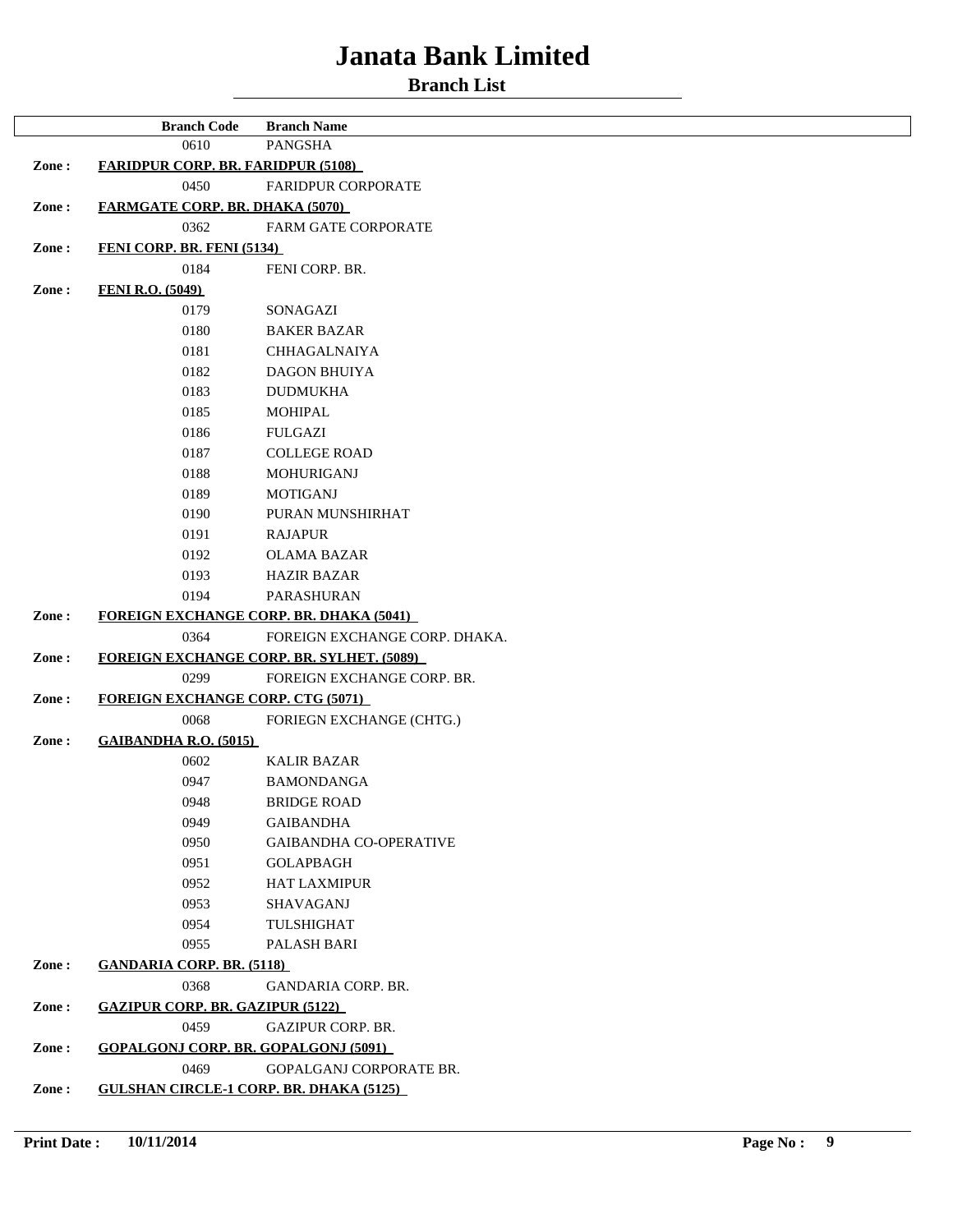|       | <b>Branch Code</b>                             | <b>Branch Name</b>              |
|-------|------------------------------------------------|---------------------------------|
|       | 0428                                           | <b>GULSHAN CIRCLE-1</b>         |
| Zone: | <b>GULSHAN CIRCLE-2 CORP. BR. DHAKA (5096)</b> |                                 |
|       | 0371                                           | <b>GULSHAN CIRCLE-2</b>         |
| Zone: | <b>HABIGANJ R.O. (5037)</b>                    |                                 |
|       | 0195                                           | <b>BAHUBAL</b>                  |
|       | 0196                                           | <b>BHULLA BAZAR</b>             |
|       | 0197                                           | <b>CHHATIAN BAZAR</b>           |
|       | 0198                                           | <b>CHOWDHURY BAZAR</b>          |
|       | 0199                                           | <b>DHIGALBAG</b>                |
|       | 0200                                           | <b>GOPLAR BAZAR</b>             |
|       | 0201                                           | <b>HABIGANJ</b>                 |
|       | 0202                                           | LAKHAI                          |
|       | 0203                                           | <b>MADHABPUR</b>                |
|       | 0204                                           | MARKULI                         |
|       | 0205                                           | <b>MONTOLA</b>                  |
|       | 0206                                           | <b>NABIGANJ</b>                 |
|       | 0207                                           | <b>NAYAPARA</b>                 |
|       | 0208                                           | <b>PUTIJURI</b>                 |
|       | 0209                                           | <b>MIRPUR BAZAR</b>             |
|       | 0210                                           | <b>SYEDPUR BAZAR</b>            |
|       | 0211                                           | <b>SHAHZI BAZAR</b>             |
| Zone: | <b>HEAD OFFICE (9099)</b>                      |                                 |
|       | 0391                                           | <b>MOTIJHEEL</b>                |
| Zone: | <b>HOTEL SHERATON CORP. BR. DHAKA (5099)</b>   |                                 |
|       | 0372                                           | HOTEL SHERATON CORPORATE BRANCH |
| Zone: | <b>IMAMGONJ CORP. BR. (5035)</b>               |                                 |
|       | 0373                                           | <b>IMAMGANJ</b>                 |
| Zone: | <b>ISHWARDHI CORP BR. PABNA (1080)</b>         |                                 |
|       | 1080                                           | ISHURDI CORP BR.                |
| Zone: | <b>JAMALPUR A.O. (5017)</b>                    |                                 |
|       | 0117                                           | <b>JONAIL BAZAR</b>             |
|       | 0476                                           | <b>MELANDAH</b>                 |
|       | 0477                                           | SHARISHABARI                    |
|       | 0478                                           | <b>BAKSHIGANJ</b>               |
|       | 0479                                           | <b>BALIAJURI BAZAR</b>          |
|       | 0480                                           | <b>BASAKPARA</b>                |
|       | 0481                                           | <b>DEWANGONJ BAZAR</b>          |
|       | 0482                                           | <b>DHANUA-KAMALPUR</b>          |
|       | 0483                                           | <b>STATION ROAD</b>             |
|       | 0484                                           | <b>ISLAMPUR</b>                 |
|       | 0485                                           | <b>JAMALPUR MAIN</b>            |
|       | 0487                                           | JHAGRAR CHAR (BENUAR CHAR)      |
|       | 0488                                           | MAHMUDPUR (GUNARI TALA)         |
|       | 0489                                           | JAMUNA SAR KARKHANA(TARAKANDI)  |
|       | 0490                                           | NANDINA                         |
|       | 0623                                           | CHANDRAKONA                     |
|       | 0624                                           | <b>JHENAIGATI</b>               |
|       |                                                |                                 |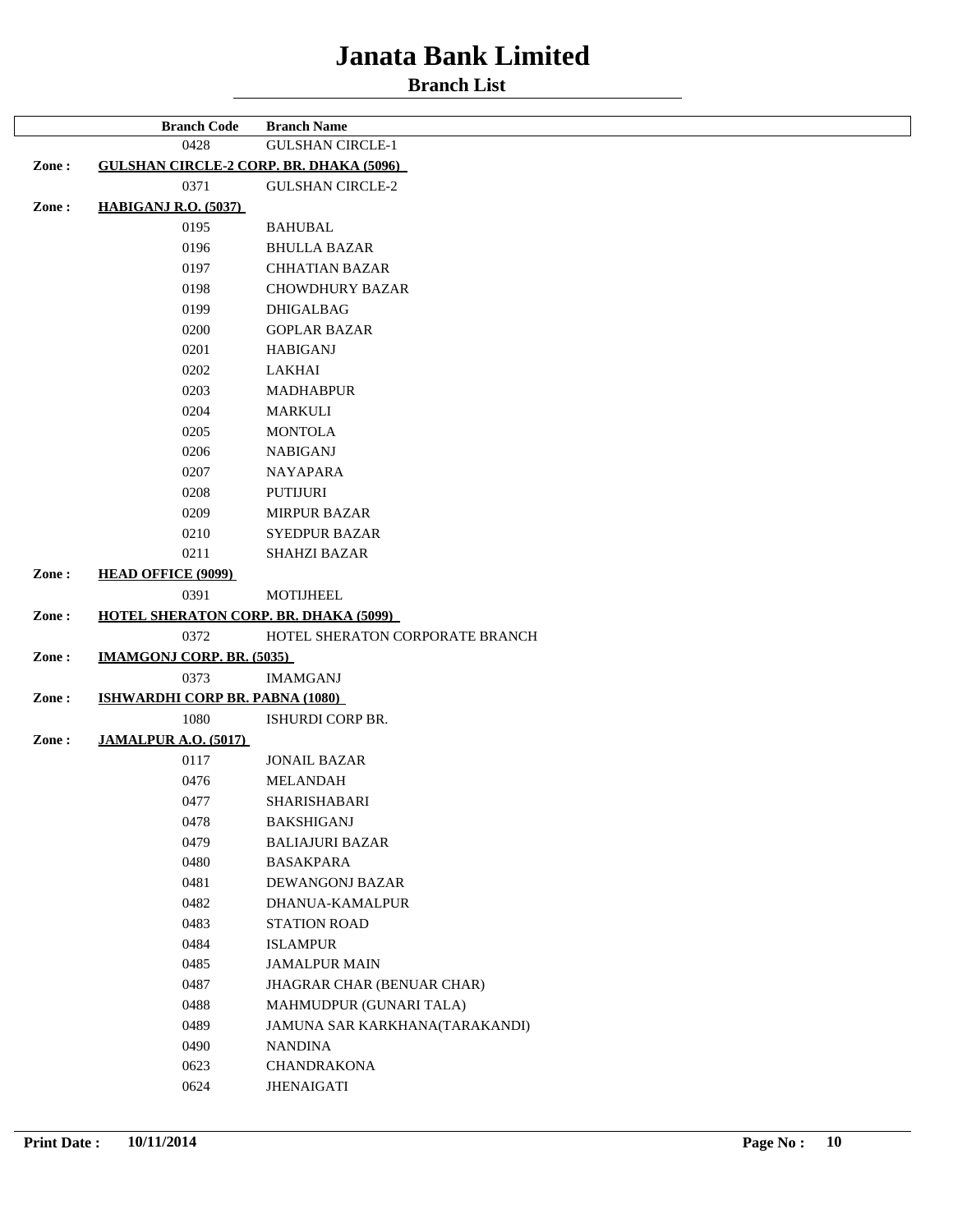| 0625<br><b>KAMARER CHAR</b><br>0626<br>NAKLA (NARAYAN KHOLA)<br>0627<br><b>SHERPUR</b><br>Zone:<br>JB. BHABAN. CORP. BR. (5051)<br>0437<br><b>JANATA BHABAN CORPORATE</b><br>Zone:<br><b>JENAIDAH R.O. (5044)</b><br>0769<br><b>BASHAIKHALI</b><br>0770<br><b>BHAVANIPUR</b><br>0771<br>CHARPARA BAZAR<br>0772<br><b>GANNA BAZAR</b><br>0773<br><b>HARINAKUNDA</b><br>0774<br><b>HATFAZILPUR</b><br>0775<br><b>JHENAIDAH</b><br>0776<br><b>JORADAH</b><br>0777<br><b>KATLAGARI</b><br>0778<br><b>SAILKUPA</b><br>0779<br><b>KALIGONJ</b><br>0780<br><b>KOTCHANDPUR</b><br>0836<br><b>SATRUJITPUR</b><br>Zone:<br><b>JESSORE A.O. (5016)</b><br>0743<br><b>BAKRA</b><br>0744<br><b>CHANCHRA</b><br>0745<br><b>CHHATIANTOLA</b><br>0746<br>H.M.M. ROAD<br>0747<br><b>KESHABPUR</b><br>0748<br><b>LADIES</b><br>0750<br>MAHAKAL<br>0751<br>MONGALKOT BAZAR<br>0752<br><b>MONIRAMPUR</b><br>0753<br><b>NAVARAN</b><br>0755<br>PURATAN KASBA<br>0756<br><b>RAJGHAT</b><br>0757<br><b>UPA-SHAHAR</b><br>0758<br>ZHIKARGACHHA<br>0759<br><b>BENAPOLE</b><br>0849<br><b>BASHGRAM</b><br>0850<br><b>BORDIA</b><br>0851<br>LOHAGARA<br>0852<br><b>MAIZ PARA</b><br>0853<br><b>NALDI</b><br>0854<br>NARAIL<br>Zone:<br>KAMAL ATATURK CORP. BR. DHAKA (5075)<br>0442<br>K.A.AVE.GULSHAN<br>Zone:<br><b>KAWRAN BAZAR CORP. BR. DHAKA (5062)</b><br>0339<br>KAWRAN BAZAR CORPORATE BR.<br>Zone:<br>KHAN-A-SOBUR ROAD CORP. BR. KHULNA (5137) | <b>Branch Code</b> | <b>Branch Name</b> |
|--------------------------------------------------------------------------------------------------------------------------------------------------------------------------------------------------------------------------------------------------------------------------------------------------------------------------------------------------------------------------------------------------------------------------------------------------------------------------------------------------------------------------------------------------------------------------------------------------------------------------------------------------------------------------------------------------------------------------------------------------------------------------------------------------------------------------------------------------------------------------------------------------------------------------------------------------------------------------------------------------------------------------------------------------------------------------------------------------------------------------------------------------------------------------------------------------------------------------------------------------------------------------------------------------------------------------------------------------------------------------------------------------------------------------------|--------------------|--------------------|
|                                                                                                                                                                                                                                                                                                                                                                                                                                                                                                                                                                                                                                                                                                                                                                                                                                                                                                                                                                                                                                                                                                                                                                                                                                                                                                                                                                                                                                |                    |                    |
|                                                                                                                                                                                                                                                                                                                                                                                                                                                                                                                                                                                                                                                                                                                                                                                                                                                                                                                                                                                                                                                                                                                                                                                                                                                                                                                                                                                                                                |                    |                    |
|                                                                                                                                                                                                                                                                                                                                                                                                                                                                                                                                                                                                                                                                                                                                                                                                                                                                                                                                                                                                                                                                                                                                                                                                                                                                                                                                                                                                                                |                    |                    |
|                                                                                                                                                                                                                                                                                                                                                                                                                                                                                                                                                                                                                                                                                                                                                                                                                                                                                                                                                                                                                                                                                                                                                                                                                                                                                                                                                                                                                                |                    |                    |
|                                                                                                                                                                                                                                                                                                                                                                                                                                                                                                                                                                                                                                                                                                                                                                                                                                                                                                                                                                                                                                                                                                                                                                                                                                                                                                                                                                                                                                |                    |                    |
|                                                                                                                                                                                                                                                                                                                                                                                                                                                                                                                                                                                                                                                                                                                                                                                                                                                                                                                                                                                                                                                                                                                                                                                                                                                                                                                                                                                                                                |                    |                    |
|                                                                                                                                                                                                                                                                                                                                                                                                                                                                                                                                                                                                                                                                                                                                                                                                                                                                                                                                                                                                                                                                                                                                                                                                                                                                                                                                                                                                                                |                    |                    |
|                                                                                                                                                                                                                                                                                                                                                                                                                                                                                                                                                                                                                                                                                                                                                                                                                                                                                                                                                                                                                                                                                                                                                                                                                                                                                                                                                                                                                                |                    |                    |
|                                                                                                                                                                                                                                                                                                                                                                                                                                                                                                                                                                                                                                                                                                                                                                                                                                                                                                                                                                                                                                                                                                                                                                                                                                                                                                                                                                                                                                |                    |                    |
|                                                                                                                                                                                                                                                                                                                                                                                                                                                                                                                                                                                                                                                                                                                                                                                                                                                                                                                                                                                                                                                                                                                                                                                                                                                                                                                                                                                                                                |                    |                    |
|                                                                                                                                                                                                                                                                                                                                                                                                                                                                                                                                                                                                                                                                                                                                                                                                                                                                                                                                                                                                                                                                                                                                                                                                                                                                                                                                                                                                                                |                    |                    |
|                                                                                                                                                                                                                                                                                                                                                                                                                                                                                                                                                                                                                                                                                                                                                                                                                                                                                                                                                                                                                                                                                                                                                                                                                                                                                                                                                                                                                                |                    |                    |
|                                                                                                                                                                                                                                                                                                                                                                                                                                                                                                                                                                                                                                                                                                                                                                                                                                                                                                                                                                                                                                                                                                                                                                                                                                                                                                                                                                                                                                |                    |                    |
|                                                                                                                                                                                                                                                                                                                                                                                                                                                                                                                                                                                                                                                                                                                                                                                                                                                                                                                                                                                                                                                                                                                                                                                                                                                                                                                                                                                                                                |                    |                    |
|                                                                                                                                                                                                                                                                                                                                                                                                                                                                                                                                                                                                                                                                                                                                                                                                                                                                                                                                                                                                                                                                                                                                                                                                                                                                                                                                                                                                                                |                    |                    |
|                                                                                                                                                                                                                                                                                                                                                                                                                                                                                                                                                                                                                                                                                                                                                                                                                                                                                                                                                                                                                                                                                                                                                                                                                                                                                                                                                                                                                                |                    |                    |
|                                                                                                                                                                                                                                                                                                                                                                                                                                                                                                                                                                                                                                                                                                                                                                                                                                                                                                                                                                                                                                                                                                                                                                                                                                                                                                                                                                                                                                |                    |                    |
|                                                                                                                                                                                                                                                                                                                                                                                                                                                                                                                                                                                                                                                                                                                                                                                                                                                                                                                                                                                                                                                                                                                                                                                                                                                                                                                                                                                                                                |                    |                    |
|                                                                                                                                                                                                                                                                                                                                                                                                                                                                                                                                                                                                                                                                                                                                                                                                                                                                                                                                                                                                                                                                                                                                                                                                                                                                                                                                                                                                                                |                    |                    |
|                                                                                                                                                                                                                                                                                                                                                                                                                                                                                                                                                                                                                                                                                                                                                                                                                                                                                                                                                                                                                                                                                                                                                                                                                                                                                                                                                                                                                                |                    |                    |
|                                                                                                                                                                                                                                                                                                                                                                                                                                                                                                                                                                                                                                                                                                                                                                                                                                                                                                                                                                                                                                                                                                                                                                                                                                                                                                                                                                                                                                |                    |                    |
|                                                                                                                                                                                                                                                                                                                                                                                                                                                                                                                                                                                                                                                                                                                                                                                                                                                                                                                                                                                                                                                                                                                                                                                                                                                                                                                                                                                                                                |                    |                    |
|                                                                                                                                                                                                                                                                                                                                                                                                                                                                                                                                                                                                                                                                                                                                                                                                                                                                                                                                                                                                                                                                                                                                                                                                                                                                                                                                                                                                                                |                    |                    |
|                                                                                                                                                                                                                                                                                                                                                                                                                                                                                                                                                                                                                                                                                                                                                                                                                                                                                                                                                                                                                                                                                                                                                                                                                                                                                                                                                                                                                                |                    |                    |
|                                                                                                                                                                                                                                                                                                                                                                                                                                                                                                                                                                                                                                                                                                                                                                                                                                                                                                                                                                                                                                                                                                                                                                                                                                                                                                                                                                                                                                |                    |                    |
|                                                                                                                                                                                                                                                                                                                                                                                                                                                                                                                                                                                                                                                                                                                                                                                                                                                                                                                                                                                                                                                                                                                                                                                                                                                                                                                                                                                                                                |                    |                    |
|                                                                                                                                                                                                                                                                                                                                                                                                                                                                                                                                                                                                                                                                                                                                                                                                                                                                                                                                                                                                                                                                                                                                                                                                                                                                                                                                                                                                                                |                    |                    |
|                                                                                                                                                                                                                                                                                                                                                                                                                                                                                                                                                                                                                                                                                                                                                                                                                                                                                                                                                                                                                                                                                                                                                                                                                                                                                                                                                                                                                                |                    |                    |
|                                                                                                                                                                                                                                                                                                                                                                                                                                                                                                                                                                                                                                                                                                                                                                                                                                                                                                                                                                                                                                                                                                                                                                                                                                                                                                                                                                                                                                |                    |                    |
|                                                                                                                                                                                                                                                                                                                                                                                                                                                                                                                                                                                                                                                                                                                                                                                                                                                                                                                                                                                                                                                                                                                                                                                                                                                                                                                                                                                                                                |                    |                    |
|                                                                                                                                                                                                                                                                                                                                                                                                                                                                                                                                                                                                                                                                                                                                                                                                                                                                                                                                                                                                                                                                                                                                                                                                                                                                                                                                                                                                                                |                    |                    |
|                                                                                                                                                                                                                                                                                                                                                                                                                                                                                                                                                                                                                                                                                                                                                                                                                                                                                                                                                                                                                                                                                                                                                                                                                                                                                                                                                                                                                                |                    |                    |
|                                                                                                                                                                                                                                                                                                                                                                                                                                                                                                                                                                                                                                                                                                                                                                                                                                                                                                                                                                                                                                                                                                                                                                                                                                                                                                                                                                                                                                |                    |                    |
|                                                                                                                                                                                                                                                                                                                                                                                                                                                                                                                                                                                                                                                                                                                                                                                                                                                                                                                                                                                                                                                                                                                                                                                                                                                                                                                                                                                                                                |                    |                    |
|                                                                                                                                                                                                                                                                                                                                                                                                                                                                                                                                                                                                                                                                                                                                                                                                                                                                                                                                                                                                                                                                                                                                                                                                                                                                                                                                                                                                                                |                    |                    |
|                                                                                                                                                                                                                                                                                                                                                                                                                                                                                                                                                                                                                                                                                                                                                                                                                                                                                                                                                                                                                                                                                                                                                                                                                                                                                                                                                                                                                                |                    |                    |
|                                                                                                                                                                                                                                                                                                                                                                                                                                                                                                                                                                                                                                                                                                                                                                                                                                                                                                                                                                                                                                                                                                                                                                                                                                                                                                                                                                                                                                |                    |                    |
|                                                                                                                                                                                                                                                                                                                                                                                                                                                                                                                                                                                                                                                                                                                                                                                                                                                                                                                                                                                                                                                                                                                                                                                                                                                                                                                                                                                                                                |                    |                    |
|                                                                                                                                                                                                                                                                                                                                                                                                                                                                                                                                                                                                                                                                                                                                                                                                                                                                                                                                                                                                                                                                                                                                                                                                                                                                                                                                                                                                                                |                    |                    |
|                                                                                                                                                                                                                                                                                                                                                                                                                                                                                                                                                                                                                                                                                                                                                                                                                                                                                                                                                                                                                                                                                                                                                                                                                                                                                                                                                                                                                                |                    |                    |
|                                                                                                                                                                                                                                                                                                                                                                                                                                                                                                                                                                                                                                                                                                                                                                                                                                                                                                                                                                                                                                                                                                                                                                                                                                                                                                                                                                                                                                |                    |                    |
|                                                                                                                                                                                                                                                                                                                                                                                                                                                                                                                                                                                                                                                                                                                                                                                                                                                                                                                                                                                                                                                                                                                                                                                                                                                                                                                                                                                                                                |                    |                    |
|                                                                                                                                                                                                                                                                                                                                                                                                                                                                                                                                                                                                                                                                                                                                                                                                                                                                                                                                                                                                                                                                                                                                                                                                                                                                                                                                                                                                                                |                    |                    |
|                                                                                                                                                                                                                                                                                                                                                                                                                                                                                                                                                                                                                                                                                                                                                                                                                                                                                                                                                                                                                                                                                                                                                                                                                                                                                                                                                                                                                                |                    |                    |
|                                                                                                                                                                                                                                                                                                                                                                                                                                                                                                                                                                                                                                                                                                                                                                                                                                                                                                                                                                                                                                                                                                                                                                                                                                                                                                                                                                                                                                |                    |                    |
|                                                                                                                                                                                                                                                                                                                                                                                                                                                                                                                                                                                                                                                                                                                                                                                                                                                                                                                                                                                                                                                                                                                                                                                                                                                                                                                                                                                                                                |                    |                    |
|                                                                                                                                                                                                                                                                                                                                                                                                                                                                                                                                                                                                                                                                                                                                                                                                                                                                                                                                                                                                                                                                                                                                                                                                                                                                                                                                                                                                                                | 0793               | KHAN-A-SABUR ROAD  |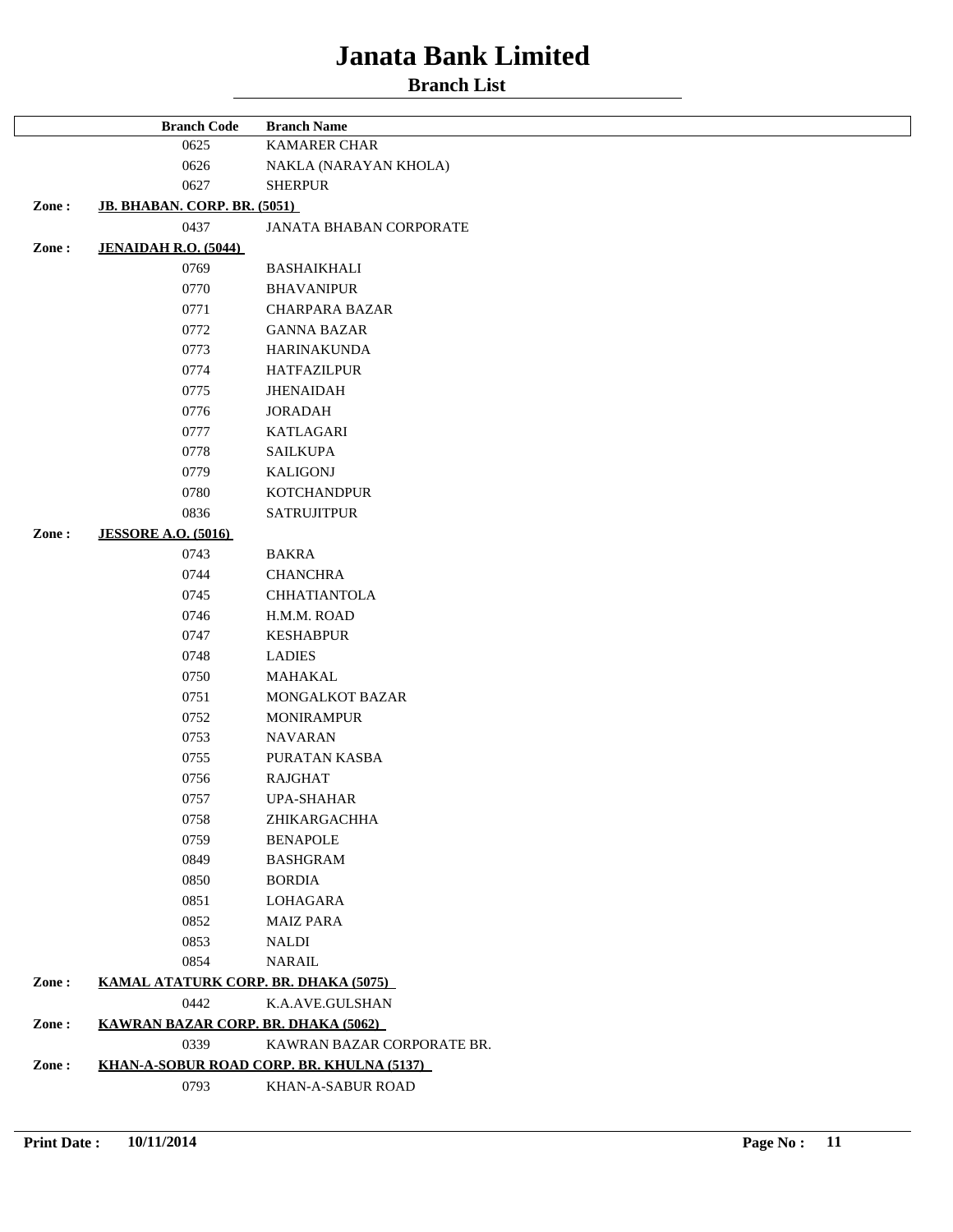#### **Branch List**

|       | <b>Branch Code</b>                      | <b>Branch Name</b>             |
|-------|-----------------------------------------|--------------------------------|
| Zone: | <b>KHATUNGONJ CORP. BR. CTG. (5074)</b> |                                |
|       | 0079                                    | KHATUNGONJ CORPORATE           |
| Zone: | <b>KHULNA A.O. (5018)</b>               |                                |
|       | 0680                                    | <b>BAGERHAT</b>                |
|       | 0681                                    | <b>CHALNA PORT</b>             |
|       | 0682                                    | <b>FAILAHAT</b>                |
|       | 0683                                    | <b>LOKHPUR</b>                 |
|       | 0684                                    | P.C. COLLEGE                   |
|       | 0685                                    | <b>POLERHAT</b>                |
|       | 0686                                    | PUTIKHALI                      |
|       | 0687                                    | <b>RAIL ROAD</b>               |
|       | 0688                                    | <b>RAMPAL</b>                  |
|       | 0689                                    | <b>SARANKHOLA</b>              |
|       | 0691                                    | MONGLAPORT COMPOUND            |
|       | 0692                                    | <b>DIGRAJ</b>                  |
|       | 0783                                    | <b>ALAMNAGAR</b>               |
|       | 0784                                    | <b>BSCIC INDUSTRIAL ESTATE</b> |
|       | 0785                                    | <b>CANTONMENT</b>              |
|       | 0786                                    | <b>DAULATPUR</b>               |
|       | 0787                                    | <b>DOLKHOLA BAZAR</b>          |
|       | 0788                                    | <b>ENGINEERING COLLEGE</b>     |
|       | 0789                                    | <b>GALLAMARI</b>               |
|       | 0790                                    | HAZI MOHSIN ROAD               |
|       | 0791                                    | <b>HELATALA ROAD</b>           |
|       | 0792                                    | K.D.A BUILDING                 |
|       | 0795                                    | <b>KHALISHPUR</b>              |
|       | 0796                                    | KHAN JAHAN ALI ROAD            |
|       | 0797                                    | <b>MIRERDANGA</b>              |
|       | 0798                                    | <b>NOOR NAGAR</b>              |
|       | 0799                                    | ROOSEVELT JETTY                |
|       | 0800                                    | <b>RUPSA</b>                   |
|       | 0801                                    | <b>RUPSA EAST</b>              |
|       | 0802                                    | <b>SHALUA BAZAR</b>            |
|       | 0803                                    | SHEKHPARA BAZAR                |
|       | 0804                                    | KAPILMUNI BAZAR                |
|       | 0805                                    | <b>BATIKHALI</b>               |
| Zone: | KHULNA CORP. BR. KHULNA (5073)          |                                |
|       | 0794                                    | K.D.GHOSH ROAD                 |
| Zone: | <b>KISHOREGONJ R.O. (5048)</b>          |                                |
|       | 0491                                    | <b>BANGAL PARA</b>             |
|       | 0492                                    | <b>BARA BAZAR</b>              |
|       | 0493                                    | <b>BHAIRAB BAZAR</b>           |
|       | 0494                                    | <b>GHAGRA BAZAR</b>            |
|       | 0495                                    | <b>ITNA</b>                    |
|       | 0496                                    | <b>KATIADI</b>                 |
|       | 0497                                    | <b>KATKHAL</b>                 |
|       | 0499                                    | <b>KULIAR CHAR</b>             |

 $\overline{r}$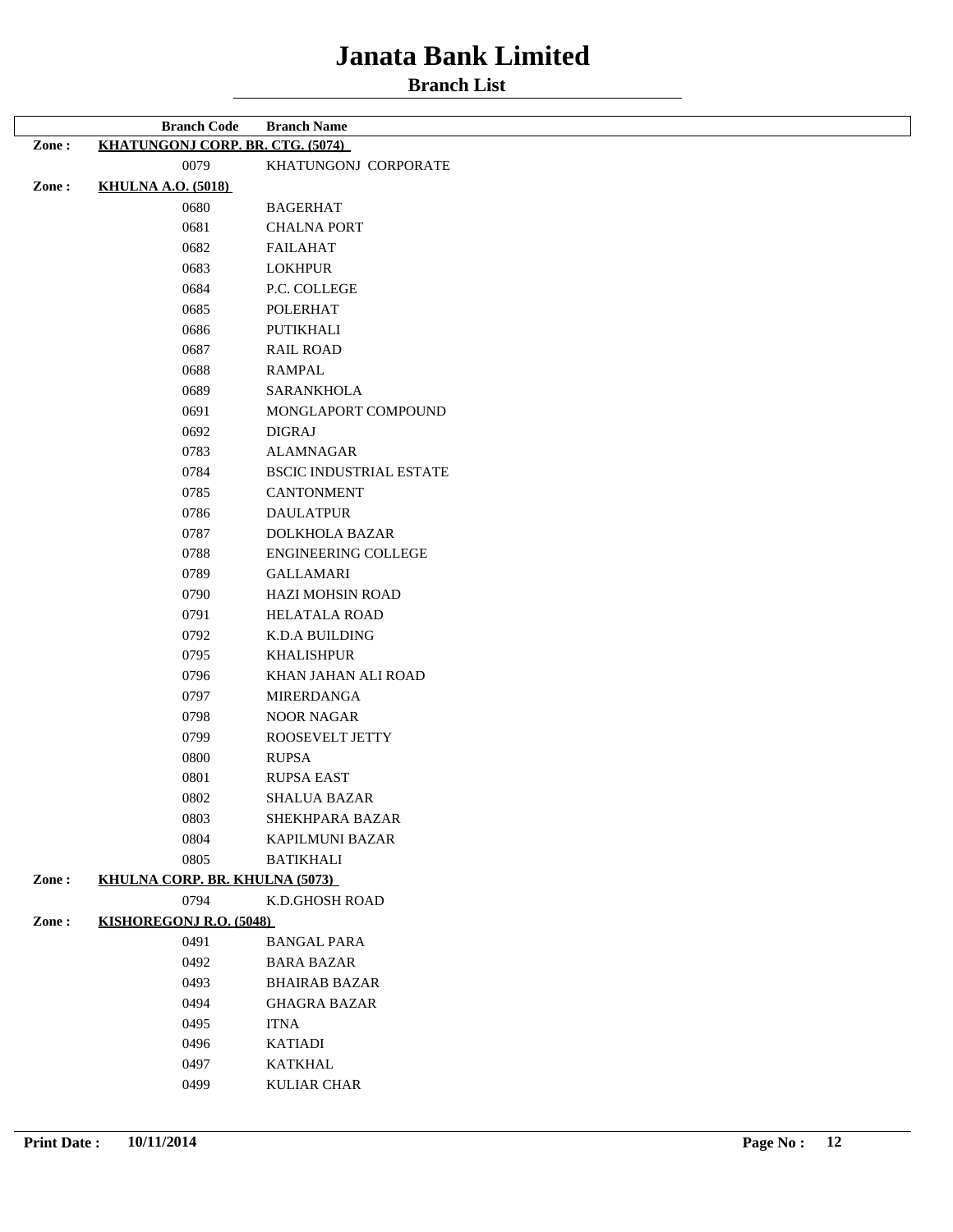|                                             | <b>Branch Code</b>                     | <b>Branch Name</b>             |
|---------------------------------------------|----------------------------------------|--------------------------------|
|                                             | 0500                                   | <b>LAXMIPUR</b>                |
|                                             | 0501                                   | <b>MANIKHALI BAZAR</b>         |
|                                             | 0502                                   | <b>MITAMAIN</b>                |
|                                             | 0503                                   | <b>SARARCHAR</b>               |
|                                             | 0504                                   | <b>BAJITPUR</b>                |
| Zone:                                       | KISHORGONJ CORP. BR. KISHORGONJ (8498) |                                |
|                                             | 0498                                   | KISHOREGANJ CORP. BR.          |
| KURIGRAM CORP. BR. KURIGRAM (0969)<br>Zone: |                                        |                                |
|                                             | 0969                                   | KURIGRAM CORP. BR.             |
| Zone:                                       | <b>KURIGRAM R.O. (5088)</b>            |                                |
|                                             | 0967                                   | BHURUNGAMARI                   |
|                                             | 0968                                   | <b>ULIPUR</b>                  |
|                                             | 0970                                   | <b>RAIGANJ</b>                 |
|                                             | 0971                                   | <b>RAMNA</b>                   |
|                                             | 0973                                   | <b>DURGAPUR</b>                |
|                                             | 0974                                   | NAGESHWARI                     |
|                                             | 0980                                   | <b>BAURA</b>                   |
|                                             | 0981                                   | <b>BURIMARI</b>                |
|                                             | 0982                                   | <b>DURGAPUR BAZAR</b>          |
|                                             | 0983                                   | <b>HATIBANDA</b>               |
|                                             | 0984                                   | <b>KAKINA</b>                  |
|                                             | 0985                                   | <b>KALIGANJ</b>                |
|                                             | 0986                                   | <b>LALMONIRHAT</b>             |
|                                             |                                        |                                |
|                                             | 0987<br>0988                           | <b>BHOTEMARI</b>               |
|                                             |                                        | <b>PATGRAM</b>                 |
| Zone:                                       | <b>KUSHTIA A.O. (5019)</b>             |                                |
|                                             | 0808                                   | ALLARDARGAH                    |
|                                             | 0809                                   | <b>BAGULAT</b>                 |
|                                             | 0810                                   | <b>BARAKHADA</b>               |
|                                             | 0811                                   | <b>BSCIC INDUSTRIAL ESTATE</b> |
|                                             | 0812                                   | CHANDI CHARAN ROAD             |
|                                             | 0813                                   | <b>CHOWRASH BAZAR</b>          |
|                                             | 0814                                   | <b>DANMARKA</b>                |
|                                             | 0815                                   | <b>JADUBOYRA</b>               |
|                                             | 0817                                   | <b>RAJAR HAT</b>               |
|                                             | 0818                                   | RAM CHANDRA ROY STREET         |
|                                             | 0819                                   | <b>BHERAMARA</b>               |
|                                             | 0820                                   | <b>KUMARKHALI</b>              |
|                                             | 0821                                   | <b>SUKANTA BIPONI</b>          |
|                                             | 0822                                   | <b>KHOKSA</b>                  |
|                                             | 0823                                   | <b>KAZANAGAR BAZAR</b>         |
| Zone:                                       | KUSHTIA CORP. BR. KUSHTIA (5083)       |                                |
|                                             | 0816                                   | KUSHTIA CORP. BR.              |
| Zone:                                       | <b>L.D.E. CORPORATE BRANCH (5020)</b>  |                                |
|                                             | 0083                                   | <b>LALDIGHI EAST</b>           |
| Zone:                                       | <b>LOCAL OFFICE (5023)</b>             |                                |
|                                             | 0383                                   | <b>LOCAL OFFICE</b>            |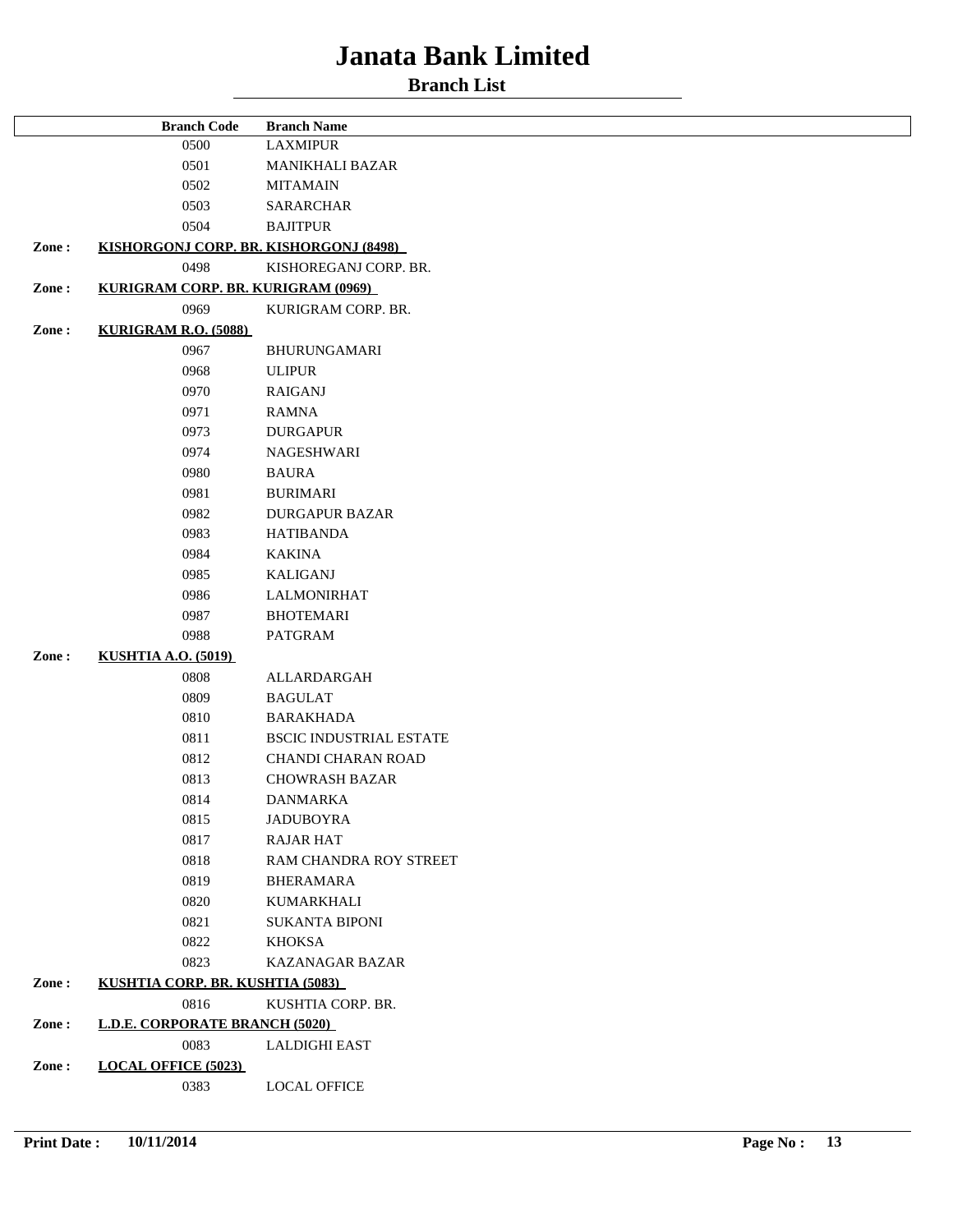|                          | <b>Branch Code</b>                          | <b>Branch Name</b>                            |  |  |
|--------------------------|---------------------------------------------|-----------------------------------------------|--|--|
| Zone:                    | <b>M.K. ROAD CORP. BR. (5082)</b>           |                                               |  |  |
|                          | 0749                                        | M.K. ROAD CORP. BR.                           |  |  |
| Zone:                    | <b>MADARIPUR R.O. (5053)</b>                |                                               |  |  |
|                          | 0508                                        | CHARMUGURIA                                   |  |  |
|                          | 0509                                        | MADARIPUR (MAIN)                              |  |  |
|                          | 0510                                        | <b>KALKINI</b>                                |  |  |
|                          | 0511                                        | <b>KASHERHAT</b>                              |  |  |
|                          | 0512                                        | <b>MADARIPUR PURAN BAZAR</b>                  |  |  |
|                          | 0513                                        | <b>MOSTAFAPUR</b>                             |  |  |
|                          | 0614                                        | <b>BHEDARGANJ</b>                             |  |  |
| 0615<br><b>BHOJESWAR</b> |                                             |                                               |  |  |
|                          | 0616                                        | <b>DAMUDYA</b>                                |  |  |
|                          | 0617                                        | <b>GHARISHAR</b>                              |  |  |
|                          | 0618                                        | <b>SARIATPUR</b>                              |  |  |
| Zone:                    | <b>MAGURA A.O. (5110)</b>                   |                                               |  |  |
|                          | 0826                                        | ARPARA                                        |  |  |
|                          | 0827                                        | <b>BINODPUR</b>                               |  |  |
|                          | 0828                                        | <b>GANGARAMPUR</b>                            |  |  |
|                          | 0829                                        | <b>KHAMARPARA</b>                             |  |  |
|                          | 0830                                        | LANGALBANDHA                                  |  |  |
|                          | 0831                                        | <b>MAGURA</b>                                 |  |  |
|                          | 0832                                        | <b>MOHAMMADPUR</b>                            |  |  |
|                          | 0833                                        | <b>NACHOLE</b>                                |  |  |
|                          | 0834                                        | <b>NOWHATTA</b>                               |  |  |
|                          | 0835                                        | <b>RAJAPUR</b>                                |  |  |
|                          | 0837                                        | <b>SHIMAKHALI</b>                             |  |  |
|                          | 0838                                        | <b>SINGRA BAZAR</b>                           |  |  |
| Zone:                    | <b>MAIZDEE COURT CORP. (5086)</b>           |                                               |  |  |
|                          | 0261                                        | MAIZDEE COURT CORP.                           |  |  |
| Zone:                    | <b>MANIKGONJ CORP. BR. MANIKGONJ (5123)</b> |                                               |  |  |
|                          | 0518                                        | MANIKGONJ CORPORATE BR.                       |  |  |
| Zone:                    | <b>MIRPUR SECTION -1 CORP. BR. (0385)</b>   |                                               |  |  |
|                          | 0385                                        | MIRPUR SECTION-1 CORP. BR.                    |  |  |
| Zone:                    | <b>MOGBAZAR CORP. BR. DHAKA (5114)</b>      |                                               |  |  |
|                          | 0384                                        | <b>MAGH BAZAR</b>                             |  |  |
| Zone:                    | <b>MOHAKHALI CORP. BR. DHAKA (5063)</b>     |                                               |  |  |
|                          | 0388                                        | MOHAKHALI CORP.                               |  |  |
| Zone:                    | <b>MOHAMMDPUR CORP. BR. DHAKA (5061)</b>    |                                               |  |  |
|                          | 0389                                        | MOHAMMADPUR CORP.                             |  |  |
| Zone:                    | <b>MOTIJHEEL CORP. BR. (5042)</b>           |                                               |  |  |
|                          | 0427                                        | MOTIJHEEL CORP. BR.                           |  |  |
| Zone:                    |                                             | <b>MOUCHAK MARKET CORP. BR. DHAKA. (5124)</b> |  |  |
|                          | 0392                                        | MOUCHAK MARKET                                |  |  |
| Zone:                    | <b>MOULVI BAZAR R.O. (5022)</b>             |                                               |  |  |
|                          | 0243                                        | <b>BHANUGACH</b>                              |  |  |
|                          | 0244                                        | <b>EKATONA</b>                                |  |  |
|                          | 0245                                        | <b>GORARAI</b>                                |  |  |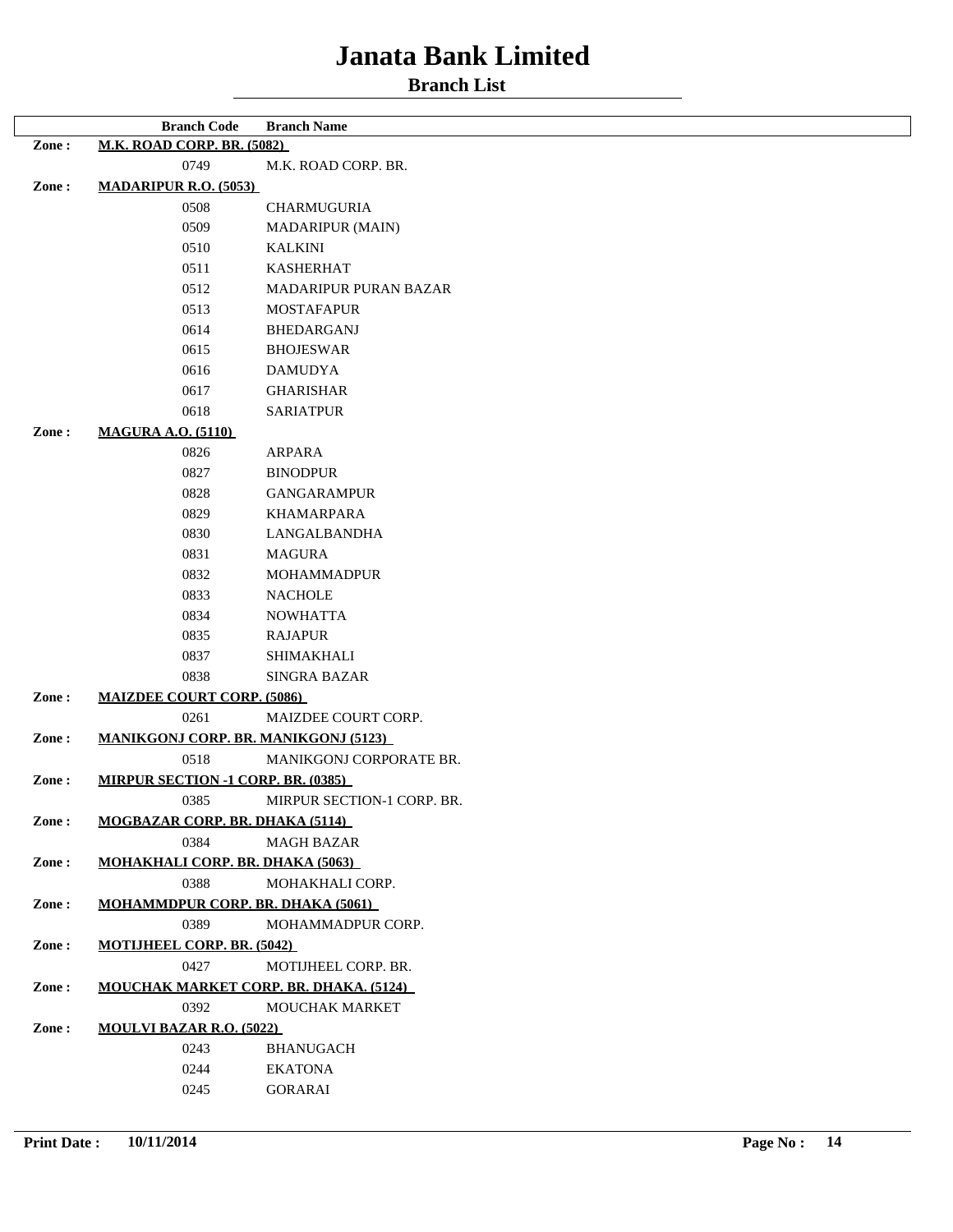|       | <b>Branch Code</b>              | <b>Branch Name</b>                                 |  |
|-------|---------------------------------|----------------------------------------------------|--|
|       | 0246                            | <b>JAIFAR NAGAR</b>                                |  |
|       | 0247                            | JURI                                               |  |
|       | 0248                            | <b>MAINUMUKH</b>                                   |  |
|       | 0249                            | <b>MOULVI BAZAR</b>                                |  |
|       | 0250                            | RAJGHAT                                            |  |
|       | 0251                            | SREEMONGAL                                         |  |
|       | 0252                            | KULAURA                                            |  |
|       | 0253                            | <b>BARLEKHA</b>                                    |  |
| Zone: | <b>MUNSHIGONJ A.O. (5109)</b>   |                                                    |  |
|       | 0525                            | <b>ABDULLAH PUR</b>                                |  |
|       | 0526                            | <b>BETKA</b>                                       |  |
|       | 0527                            | <b>BHAGYAKUL</b>                                   |  |
|       | 0528                            | <b>KAMALA GHAT</b>                                 |  |
|       | 0529                            | MUNSHIGONJ                                         |  |
|       | 0530                            | <b>SUBACHANI BAZAR</b>                             |  |
|       | 0531                            | <b>TONGI BARI</b>                                  |  |
| Zone: | <b>MYMENSINGH A.O. (5021)</b>   |                                                    |  |
|       | 0536                            | <b>AKUA</b>                                        |  |
|       | 0537                            | <b>BARO BAZAR</b>                                  |  |
|       | 0538                            | <b>CANTONMENT</b>                                  |  |
|       | 0539                            | <b>CHAR PARA</b>                                   |  |
|       | 0540                            | <b>DHALA</b>                                       |  |
|       | 0541                            | <b>GOURIPUR ACADEMY</b>                            |  |
|       | 0542                            | <b>HALUAGHAT</b>                                   |  |
|       | 0543                            | <b>LADIES</b>                                      |  |
|       | 0545                            | MYMENSINGH STADIUM                                 |  |
|       | 0546                            | NANDAIL ROAD BAZAR                                 |  |
|       | 0547                            | <b>NUTAN BAZAR</b>                                 |  |
|       | 0548                            | <b>TARAKANDA</b>                                   |  |
|       | 0549                            | PRESSCLUB                                          |  |
|       | 0550                            | SHYAMGANJ                                          |  |
|       | 0593                            | <b>CHUCHUA BAZAR</b>                               |  |
|       | 0594                            | <b>JARIA JHANJAIL</b>                              |  |
|       | 0595                            | <b>MOHONGONJ</b>                                   |  |
|       | 0596                            | MUNSHIR HAT                                        |  |
|       | 0597                            | <b>NETROKONA</b>                                   |  |
|       | 0598                            | PURAKANDULIA                                       |  |
|       | 0599                            | <b>SATPAI</b>                                      |  |
|       | 0600                            | <b>TELIGATI BAZAR</b>                              |  |
|       | 0601                            | <b>JOYNAGAR</b>                                    |  |
|       | 1190                            | MUKTAGACHA                                         |  |
| Zone: |                                 | <b>MYMENSINGH CORP. BR. MYMENSINGH (5087)</b>      |  |
|       | 0544                            | MYMENSINGH CORP. BRANCH                            |  |
| Zone: | N. R. B. CORP. BR. DHAKA (5106) |                                                    |  |
|       | 0444                            | N. R. B. CORPORATE BRANCH                          |  |
| Zone: |                                 | <b>NABAB ABDUL GANI RD. CORP. BR. DHAKA (5113)</b> |  |
|       | 0438                            | NABAB ABDUL GANI ROAD CORP. BR.                    |  |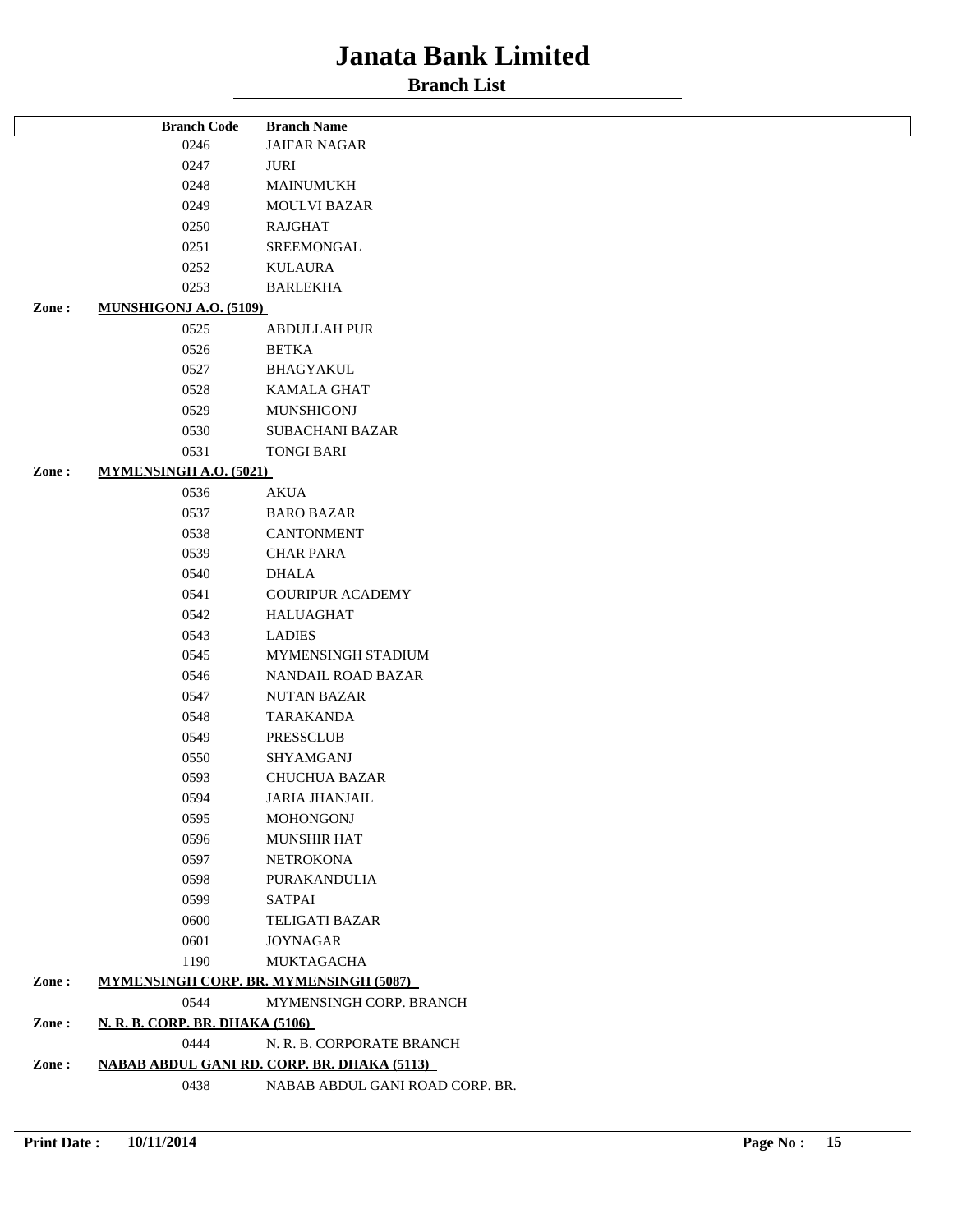|       | <b>Branch Code</b>                      | <b>Branch Name</b>     |  |
|-------|-----------------------------------------|------------------------|--|
| Zone: | <b>NAGAR BHABAN CORP. BR. (5095)</b>    |                        |  |
|       | 0440                                    | NAGAR BHABAN CORP. BR. |  |
| Zone: | <b>NAOGAON CORP. BR. NAOGAON (5139)</b> |                        |  |
|       | 1033                                    | NAOGAON CORPORATE      |  |
| Zone: | <b>NAOGAON R.O. (5024)</b>              |                        |  |
|       | 1018                                    | <b>AGRADIGUN</b>       |  |
|       | 1019                                    | <b>BAIDYAPUR BAZAR</b> |  |
|       | 1020                                    | <b>BALIHAR</b>         |  |
|       | 1021                                    | <b>BANDAIKHARA</b>     |  |
|       | 1022                                    | <b>CHOWKGORIHAT</b>    |  |
|       | 1023                                    | DELUABARIHAT           |  |
|       | 1024                                    | <b>DHAMOIRHAT</b>      |  |
|       | 1025                                    | <b>GAGANPUR</b>        |  |
|       | 1026                                    | <b>GUBARCHAPAHAT</b>   |  |
|       | 1027                                    | <b>HAPANIA</b>         |  |
|       | 1028                                    | <b>JOTEBAZAR</b>       |  |
|       | 1029                                    | <b>KAZIR MORH</b>      |  |
|       | 1030                                    | <b>MADHAIL</b>         |  |
|       | 1031                                    | <b>MANDA</b>           |  |
|       | 1032                                    | MANGALBARI             |  |
|       | 1034                                    | <b>NIAMATPUR</b>       |  |
|       | 1035                                    | <b>NISCHINTAPUR</b>    |  |
|       | 1036                                    | <b>NITPUR</b>          |  |
|       | 1037                                    | PHATAKATA              |  |
|       | 1038                                    | SHAHEBGANJ             |  |
|       | 1039                                    | SHARASHWATIPUR         |  |
|       | 1040                                    | <b>SHIBPUR</b>         |  |
|       | 1041                                    | <b>TAZER MORH</b>      |  |
|       | 1042                                    | TILNA                  |  |
|       | 1043                                    | <b>NAZIPUR</b>         |  |
| Zone: | <b>NARAYANGONJ A.O. (5025)</b>          |                        |  |
|       | 0553                                    | <b>B.K.ROAD</b>        |  |
|       | 0554                                    | SONARGAON              |  |
|       | 0555                                    | BANDAR                 |  |
|       | 0557                                    | <b>DEOBHOUG</b>        |  |
|       | 0558                                    | <b>DHARMATOLA</b>      |  |
|       | 0559                                    | DREDGER ORGANIZATION   |  |
|       | 0560                                    | <b>FATULLA</b>         |  |
|       | 0561                                    | <b>GODNAIL</b>         |  |
|       | 0563                                    | <b>KALIR BAZAR</b>     |  |
|       | 0564                                    | <b>KATCHPUR</b>        |  |
|       | 0565                                    | LANGAL BANDHA          |  |
|       | 0567                                    | <b>MADAN GANJ</b>      |  |
|       | 0568                                    | <b>MASDAIR BAZAR</b>   |  |
|       | 0569                                    | <b>NABIGANJ</b>        |  |
|       | 0571                                    | PAGLA BAZAR            |  |
|       | 0572                                    | PANAMNAGAR             |  |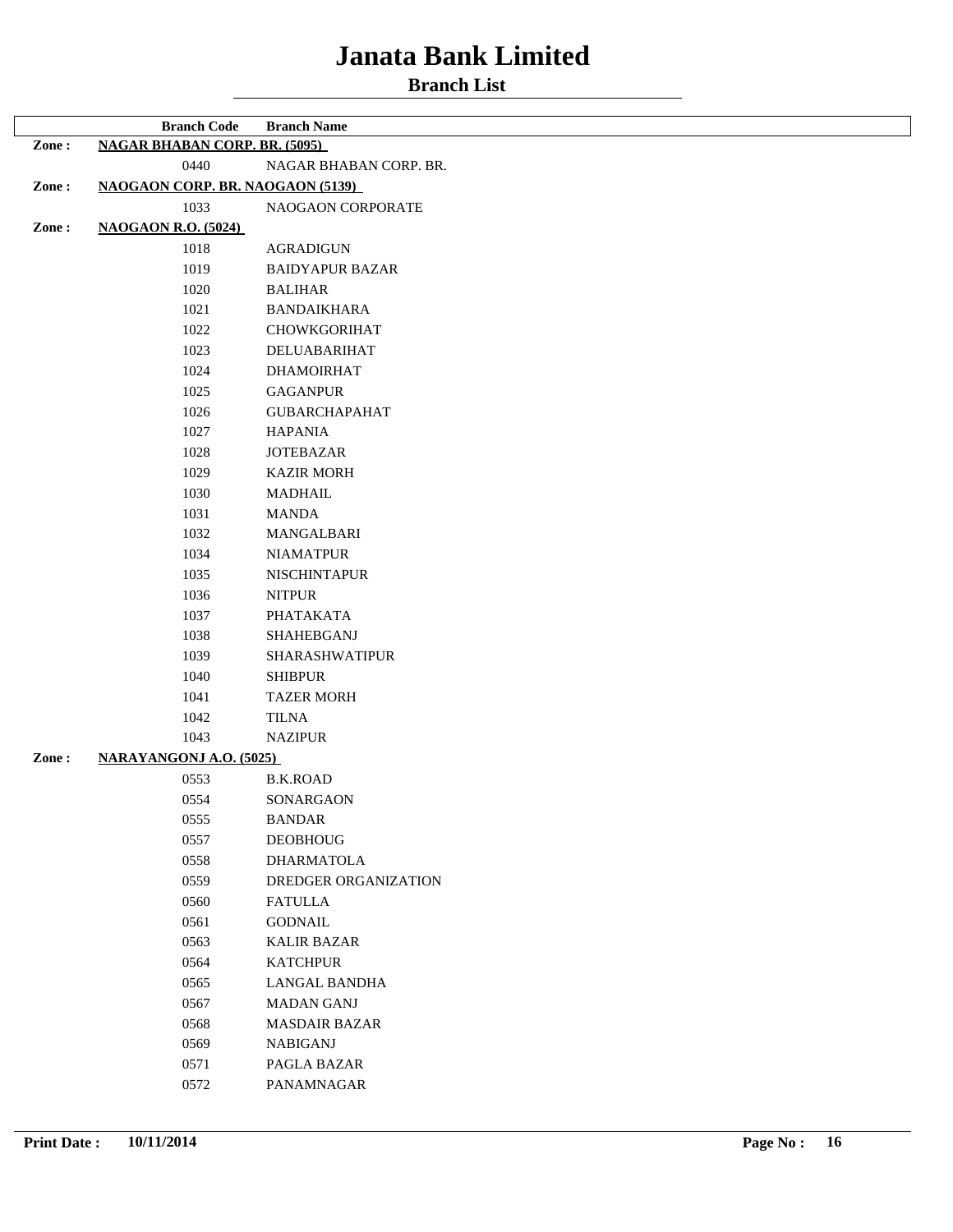|       | <b>Branch Code</b>                | <b>Branch Name</b>   |  |
|-------|-----------------------------------|----------------------|--|
|       | 0573                              | SONAMIA MARKET       |  |
|       | 0574                              | SYED ALI CHAMBER     |  |
|       | 0575                              | <b>TAN BAZAR</b>     |  |
|       | 2101                              | <b>JALKURI</b>       |  |
| Zone: | <b>NARSINGDI CORP. BR. (5120)</b> |                      |  |
|       | 0584                              | NARSINGDI CORP. BR.  |  |
| Zone: | <b>NARSINGHDI R.O. (5026)</b>     |                      |  |
|       | 0562                              | <b>GOPALDI BAZAR</b> |  |
|       | 0576                              | <b>MURAPARA</b>      |  |
|       | 0577                              | <b>MONOHORDI</b>     |  |
|       |                                   |                      |  |
|       | 0578                              | <b>BELABO BAZAR</b>  |  |
|       | 0579                              | VELANAGAR            |  |
|       | 0580                              | ATASH ALI BAZAR      |  |
|       | 0581                              | C & B ROAD           |  |
|       | 0582                              | <b>HASNABAD</b>      |  |
|       | 0583                              | HATIRDIA BAZAR       |  |
|       | 0585                              | PALASH               |  |
|       | 0586                              | <b>SHEKER CHAR</b>   |  |
|       | 0587                              | <b>SHIBPUR</b>       |  |
|       | 0588                              | SREERAMPUR BAZAR     |  |
|       | 0589                              | <b>BRAHMONDI</b>     |  |
|       | 0590                              | <b>JOSHAR BAZAR</b>  |  |
|       | 0591                              | <b>GHORASAL</b>      |  |
|       | 0592                              | <b>BASHGARI</b>      |  |
| Zone: | <b>NATORE R.O. (5027)</b>         |                      |  |
|       | 0992                              | ABDULPUR JUNCTION    |  |
|       | 0993                              | <b>ALAIPUR</b>       |  |
|       | 0994                              | <b>BALDAHAR</b>      |  |
|       | 0995                              | <b>BASUDEBPUR</b>    |  |
|       | 0996                              | <b>DAYARAMPUR</b>    |  |
|       | 0997                              | <b>DHANAIDAH</b>     |  |
|       | 0998                              | <b>DHIGAPATIA</b>    |  |
|       | 0999                              | <b>GURUDASPUR</b>    |  |
|       | 1000                              | <b>HATIANDAH</b>     |  |
|       | 1001                              | <b>JONAIL</b>        |  |
|       | 1002                              | <b>KACHIKATA</b>     |  |
|       | 1003                              | <b>KALAM</b>         |  |
|       | 1004                              | <b>MADH NAGAR</b>    |  |
|       | 1005                              | <b>MALANCHI</b>      |  |
|       | 1006                              | <b>MOUKHARA</b>      |  |
|       | 1007                              | NATORE ACADEMY       |  |
|       | 1008                              | <b>NAZIRPUR</b>      |  |
|       |                                   |                      |  |
|       | 1009                              | NICHA BAZAR          |  |
|       | 1010                              | PATUAPARA            |  |
|       | 1011                              | <b>RAJAPUR BAZAR</b> |  |
|       | 1012                              | <b>SALAMPUR</b>      |  |
|       | 1013                              | <b>STATION BAZAR</b> |  |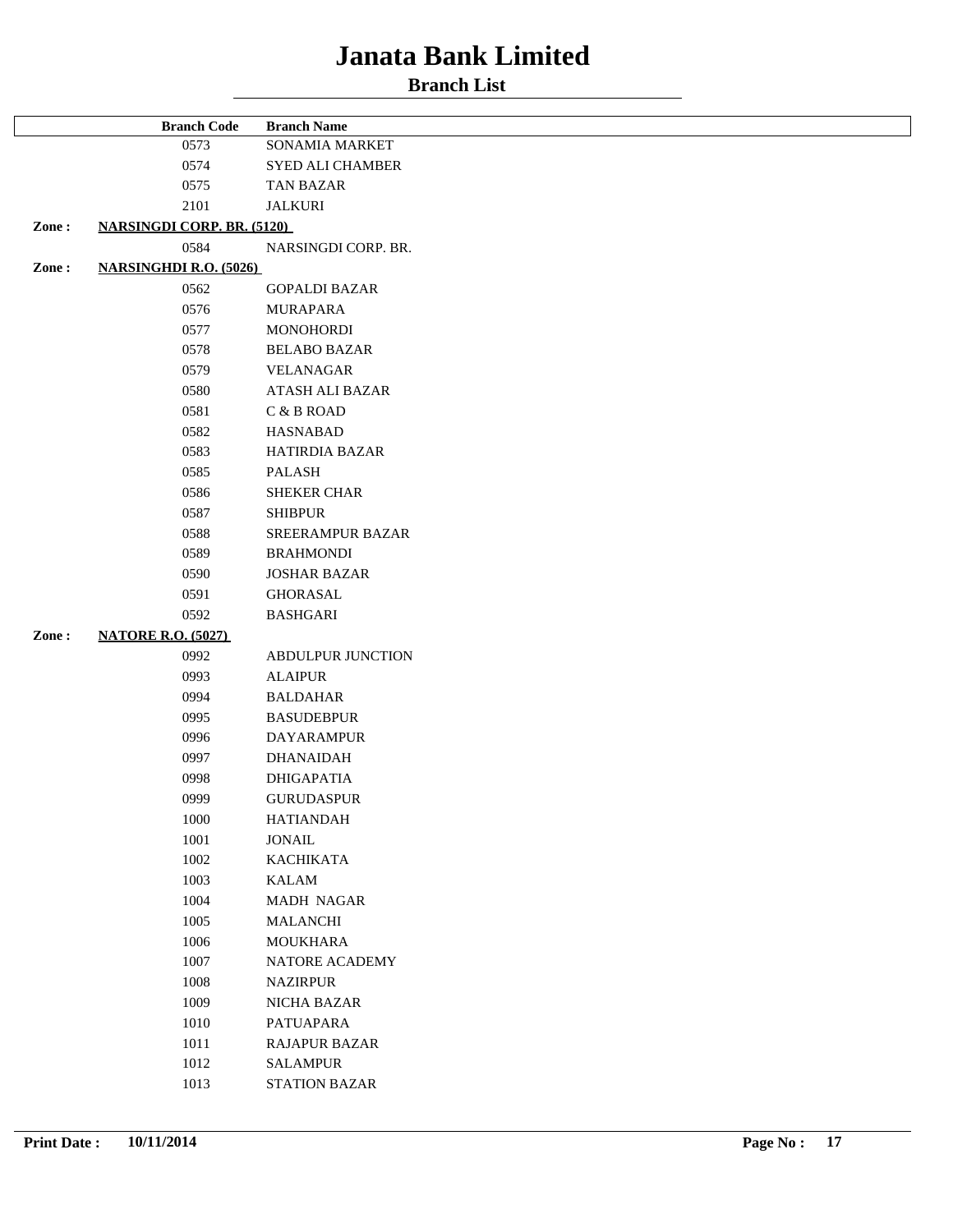**Branch List**

|              | <b>Branch Code</b>                          | <b>Branch Name</b>             |  |
|--------------|---------------------------------------------|--------------------------------|--|
|              | 1014                                        | <b>NATORE MAIN</b>             |  |
|              | 1015                                        | <b>BAGATIPARA</b>              |  |
|              | 1016                                        | <b>SINGRA BAZAR</b>            |  |
|              | 1017                                        | <b>BANPAR BAZAR</b>            |  |
| Zone:        | <b>NAWABPUR ROAD CORP. BR. DHAKA (5066)</b> |                                |  |
|              | 0396                                        | NAWABPUR ROAD CORPORATE BRANCH |  |
| Zone:        | <b>NETAIGANJ CORP. BR. (5067)</b>           |                                |  |
|              | 0570<br>NETAIGANJ CORP. BR.                 |                                |  |
| Zone:        | <b>NEW MARKET CORP. BR. CTG. (5131)</b>     |                                |  |
|              | 0087                                        | NEW MARKET CORP. CTG           |  |
| Zone:        | <b>NOAKHALI A.O. (5028)</b>                 |                                |  |
|              | 0227                                        | <b>BHATRA</b>                  |  |
|              | 0228                                        | <b>LAXMIPUR</b>                |  |
|              | 0229                                        | <b>RAIPUR</b>                  |  |
|              | 0230                                        | <b>RAMGANJ</b>                 |  |
|              | 0231                                        | <b>RASULGANJ</b>               |  |
|              | 0232                                        | <b>CHARALEXANDER</b>           |  |
|              | 0233                                        | <b>HAIDERGONJ</b>              |  |
|              | 0234                                        | <b>MANDARI BAZAR</b>           |  |
|              | 0254                                        | ZAMIDERHAT                     |  |
|              | 0255                                        | <b>BASHURHAT</b>               |  |
|              | 0256                                        | <b>SENBAGH</b>                 |  |
|              | 0257                                        | <b>CHOUMUHANI</b>              |  |
| 0258<br>0259 |                                             | EIDGHAR AMIN BAZAR             |  |
|              |                                             | <b>GOLABARIA</b>               |  |
|              | 0260                                        | <b>KHILPARA</b>                |  |
|              | 0262                                        | PESKERHAT                      |  |
|              | 0263                                        | <b>SONAPUR</b>                 |  |
|              | 0264                                        | <b>CHATKHIL</b>                |  |
|              | 0265                                        | <b>CHATTERPAIYA</b>            |  |
|              | 0266                                        | <b>OSKHALI</b>                 |  |
|              | 0267                                        | <b>FAKIRHAT</b>                |  |
| Zone:        | <b>NOAPARA CORP.BR. (5107)</b>              |                                |  |
|              | 0754                                        | NOAPARA CORP .BR.              |  |
| Zone:        | <b>OVERSEAS BRANCHES (9098)</b>             |                                |  |
|              | 9001                                        | ABU DHABI BRANCH               |  |
| Zone:        | PABNA A.O. (5029)                           |                                |  |
|              | 1073                                        | <b>ATUA</b>                    |  |
|              | 1074                                        | <b>BSCIC INDUSTRIAL ESTATE</b> |  |
|              | 1075                                        | <b>CHATMOHOR</b>               |  |
|              | 1076                                        | <b>CHHAIKHOLA</b>              |  |
|              | 1077                                        | <b>DEMRA BAZAR</b>             |  |
|              | 1078                                        | <b>DULAI</b>                   |  |
|              | 1079                                        | <b>GAURIGRAM</b>               |  |
|              | 1081                                        | <b>KASHINATHPUR</b>            |  |
|              | 1082                                        | <b>LAXMIPUR</b>                |  |
|              | 1083                                        | <b>MASHUNDIA</b>               |  |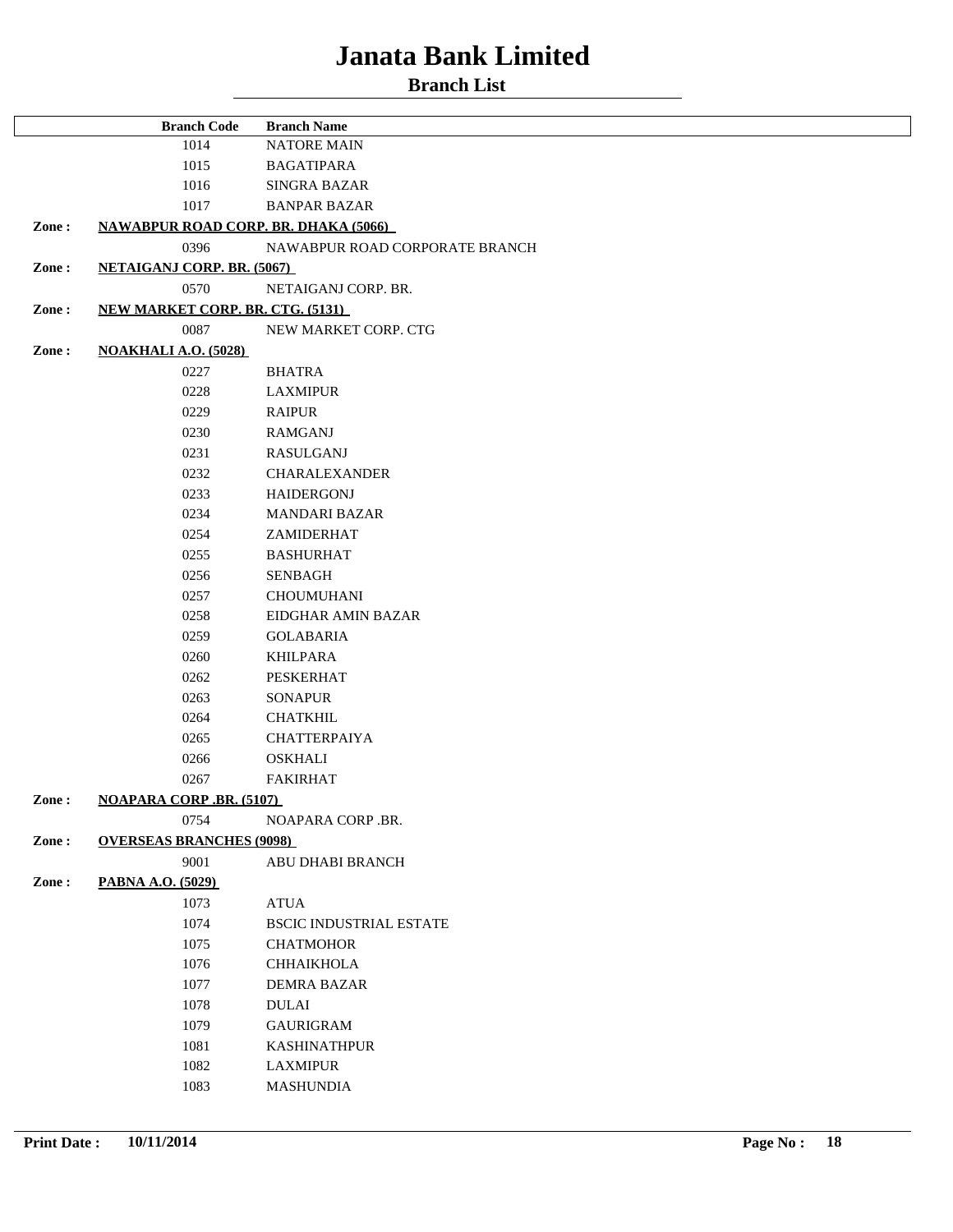|                                                            | <b>Branch Code</b>                   | <b>Branch Name</b>              |  |
|------------------------------------------------------------|--------------------------------------|---------------------------------|--|
|                                                            | 1084                                 | MUNICIPALITY                    |  |
|                                                            | 1085                                 | <b>NURPUR</b>                   |  |
|                                                            | 1087                                 | PABNA BAZAR                     |  |
|                                                            | 1088                                 | <b>PAKSEY</b>                   |  |
|                                                            | 1089                                 | <b>RUPPUR</b>                   |  |
|                                                            | 1090                                 | S.R.INSTITUTE                   |  |
|                                                            | 1091                                 | <b>TEBUNIA</b>                  |  |
|                                                            | 1092                                 | <b>BERA</b>                     |  |
|                                                            | 1093                                 | <b>DASHURIA BAZAR</b>           |  |
| Zone:                                                      | <b>PABNA CORPORATE (5080)</b>        |                                 |  |
|                                                            | 1086                                 | PABNA CORPORATE                 |  |
| Zone:                                                      | PATUAKHALI R.O. (5030)               |                                 |  |
|                                                            | 0694                                 | <b>BARGUNA</b>                  |  |
|                                                            | 0695                                 | <b>CHOWARA</b>                  |  |
|                                                            | 0696                                 | CROKE (WAPDA) ROAD              |  |
|                                                            | 0697                                 | <b>KADAMTOLA</b>                |  |
|                                                            | 0859                                 | <b>DASPARA</b>                  |  |
|                                                            | 0860                                 | <b>NATUN BAZAR</b>              |  |
|                                                            | 0861                                 | <b>KHASHERHAT</b>               |  |
|                                                            | 0862                                 | PATUAKHALI                      |  |
|                                                            | 0863                                 | <b>RANGAPALDI</b>               |  |
|                                                            | 0864                                 | <b>GALACHIPA</b>                |  |
|                                                            | 0865                                 | <b>BAWPHAL</b>                  |  |
|                                                            | 0866                                 | <b>SABIDKHALI</b>               |  |
|                                                            | 0867                                 | <b>KHAPUPARA</b>                |  |
| Zone:                                                      | <b>PORT CORPORATE BR. CTG (5072)</b> |                                 |  |
|                                                            | 0092                                 | PORT CORP (CTG.)                |  |
| Zone:                                                      | POSTAGOLA CORP. BR. DHAKA (5119)     |                                 |  |
|                                                            | 0402                                 | POSTAGOLA CORP. BR.             |  |
| Zone:                                                      | R. E. B. CORP. BR. DHAKA (5126)      |                                 |  |
| 0376<br>RURAL ELECTRIFICATION BOARD CORP. BR.              |                                      |                                 |  |
| RAJANIGANDHA SUPPER MARKET CORP. BR. DHAKA (5128)<br>Zone: |                                      |                                 |  |
|                                                            | 0378                                 | RAJANIGANDHA SUPER MARKET CORP. |  |
| Zone:                                                      | RAJARBAG CORP. BR. DHAKA (5064)      |                                 |  |
|                                                            | 0406                                 | RAJARBAGH CORPORATE BRANCH      |  |
| Zone:                                                      | <b>RAJSHAHI A.O. (5031)</b>          |                                 |  |
|                                                            | 1104                                 | ARANI                           |  |
|                                                            | 1105                                 | <b>BANESWAR</b>                 |  |
|                                                            | 1106                                 | <b>BHAWANIGANJ</b>              |  |
|                                                            | 1107                                 | <b>BIRKUTSHA</b>                |  |
|                                                            | 1108                                 | <b>CHOWBARIA BAZAR</b>          |  |
|                                                            | 1109                                 | <b>DAOKANDI</b>                 |  |
|                                                            | 1110                                 | <b>DURGAPUR</b>                 |  |
|                                                            | 1111                                 | <b>GHORAMARA LADIES</b>         |  |
|                                                            | 1112                                 | <b>GODAGARI</b>                 |  |
|                                                            | 1113                                 | HALIDAGACHI                     |  |
|                                                            | 1114                                 | HARAGRAM                        |  |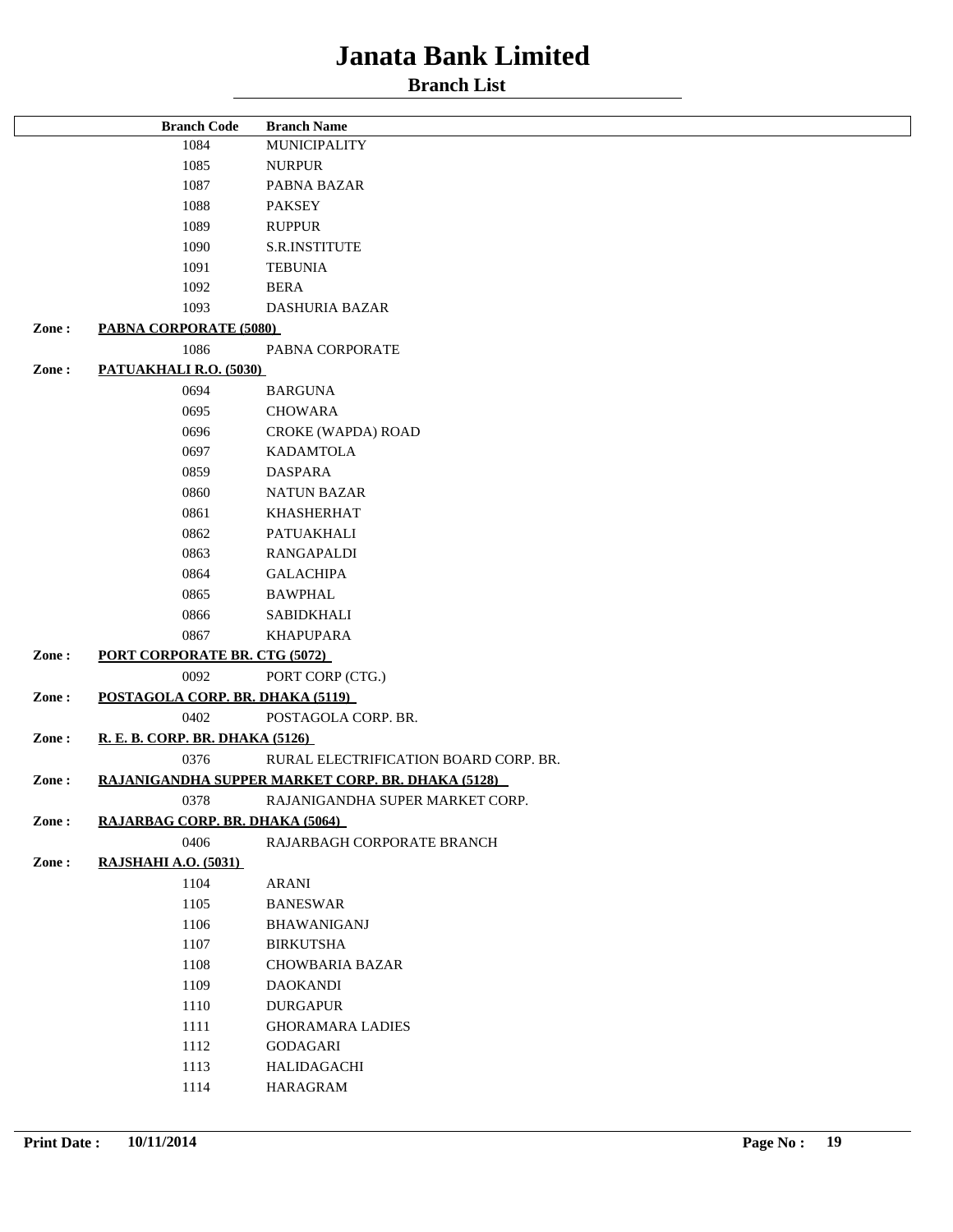|       | <b>Branch Code</b>                  | <b>Branch Name</b>     |  |
|-------|-------------------------------------|------------------------|--|
|       | 1115                                | <b>HARIAN</b>          |  |
| 1117  |                                     | HATGANGPARA            |  |
| 1118  |                                     | <b>HETEMKHAN</b>       |  |
|       | 1119                                | <b>PUTHIA</b>          |  |
| 1120  |                                     | <b>KADIRGANJ</b>       |  |
| 1121  |                                     | <b>KAZIRHAT</b>        |  |
| 1122  |                                     | <b>LALITNAGAR</b>      |  |
| 1123  |                                     | <b>MOHANPUR</b>        |  |
|       | 1124                                | <b>MOHONGANJ</b>       |  |
|       | 1125                                | <b>NAWDAPARA</b>       |  |
|       | 1126                                | PREMTALI               |  |
|       | 1127                                | RAJABARIHAT            |  |
|       | 1128                                | <b>RANIBAZAR</b>       |  |
|       | 1130                                | <b>SITLAI</b>          |  |
|       | 1131                                | <b>TAHERPUR</b>        |  |
|       | 1132                                | <b>BASUDEB PUR</b>     |  |
|       | 1133                                | RAJSHAHI MAIN          |  |
| Zone: | RAJSHAHI CORP. BR. RAJSHAHI (5077)  |                        |  |
|       | 1129                                | RAJSHAHI CORP.         |  |
| Zone: | RAJUK BHABAN CORP. BR. DHAKA (5059) |                        |  |
|       | 0356                                | RAJUK BHABAN CORP. BR. |  |
| Zone: | RAMNA CORP. BR. DHAKA (5057)        |                        |  |
|       | 0407                                | <b>RAMNA</b>           |  |
| Zone: | <b>RANGPUR A.O. (5032)</b>          |                        |  |
|       | 1061                                | <b>CHILAHATI</b>       |  |
|       | 1062                                | CHARAIKHOLA            |  |
|       | 1063                                | <b>DOMAR</b>           |  |
|       | 1064                                | <b>JALDHAKA</b>        |  |
|       | 1065                                | <b>KAIMARI</b>         |  |
|       | 1066                                | NILPHAMARI             |  |
|       | 1067                                | <b>RAMGANJ</b>         |  |
|       | 1068                                | <b>SAIDPUR</b>         |  |
|       | 1140                                | <b>ALAMNAGAR</b>       |  |
|       | 1141                                | CHOWDHURANI            |  |
|       | 1142                                | <b>GANGACHARA</b>      |  |
|       | 1143                                | <b>HARAGACH</b>        |  |
|       | 1144                                | <b>KAUNIA</b>          |  |
|       | 1145                                | LALBAGH                |  |
|       | 1146                                | MADARGANJ              |  |
|       | 1147                                | MUNICIPALITY MARKET    |  |
|       | 1148                                | PAGLAPIR BAZAR         |  |
|       | 1150                                | SHAHEBGANJ             |  |
|       | 1151                                | <b>SHATIBARI</b>       |  |
|       | 1152                                | SHILPANAGARI           |  |
|       | 1153                                | BETGARI                |  |
|       | 1154                                | <b>SHAMPUR</b>         |  |
|       | 1155                                | PIRGONJ                |  |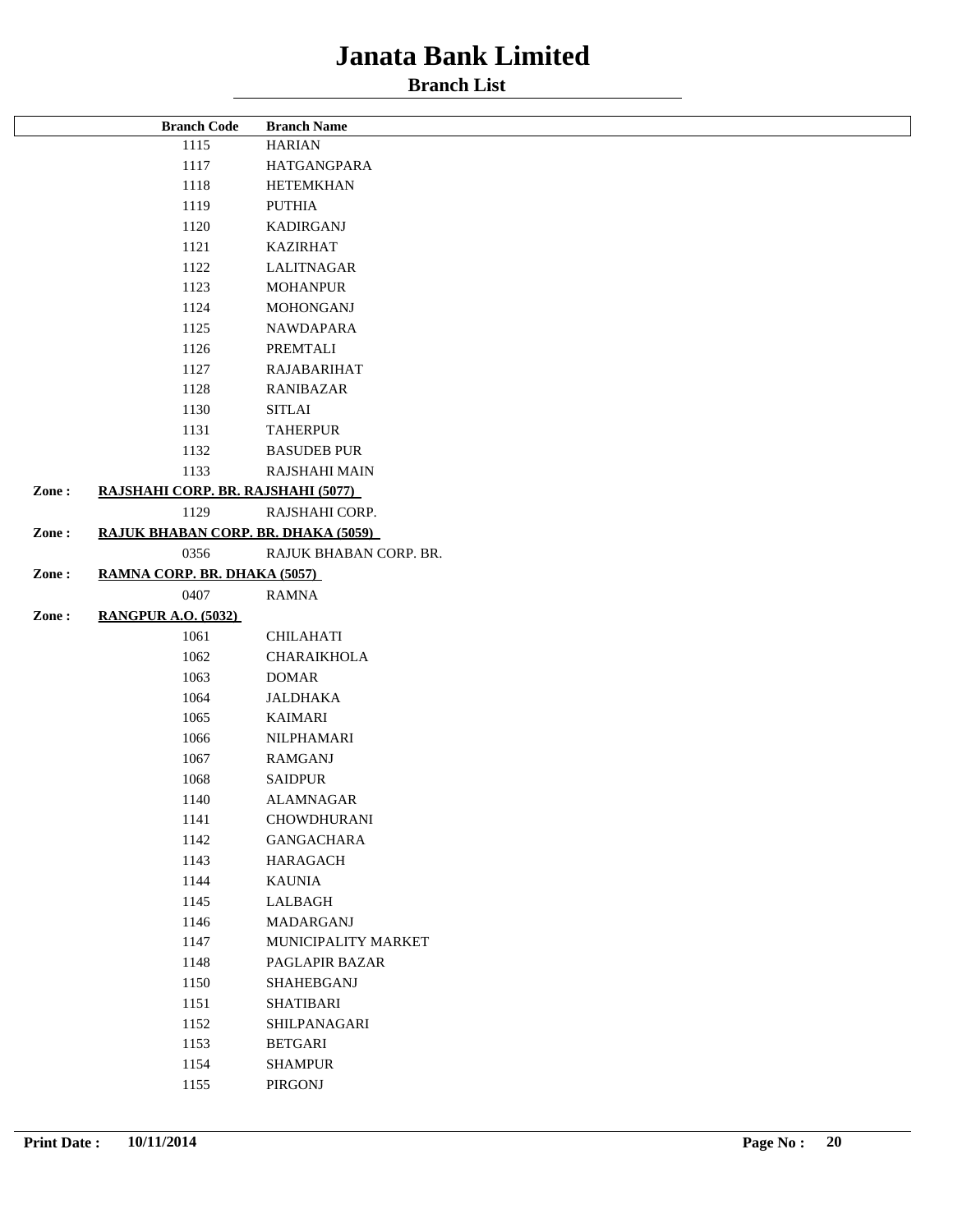|                                                                                            | <b>Branch Code</b>                               | <b>Branch Name</b>         |
|--------------------------------------------------------------------------------------------|--------------------------------------------------|----------------------------|
| Zone:                                                                                      | RANGPUR CORP. BR. (5081)                         |                            |
|                                                                                            | 1149<br><b>RANGPUR CORP.</b>                     |                            |
| Zone:                                                                                      | <u>SADHARAN BIMA BHABAN CORP. BR. CTG (5076)</u> |                            |
| 0095<br>SADARAN BIMA BHABAN CORP. BR. CTG.                                                 |                                                  |                            |
| Zone:                                                                                      | <b>SARULIA CORP. BR. DHAKA (5050)</b>            |                            |
|                                                                                            | 0411                                             | SARULIA CORPORATE BRANCH   |
| Zone:                                                                                      | <b>SAT MASJID ROAD CORP. BR. (5093)</b>          |                            |
|                                                                                            | 0412                                             | SAT MASJID ROAD CORP. BR.  |
| Zone:                                                                                      | <b>SATKHIRA R.O. (5039)</b>                      |                            |
|                                                                                            | 0874                                             | <b>AGARDARI</b>            |
|                                                                                            | 0875                                             | <b>ASSASUNI</b>            |
|                                                                                            | 0876                                             | <b>BAKAL</b>               |
|                                                                                            | 0877                                             | <b>BANSHTALA BAZAR</b>     |
|                                                                                            | 0878                                             | <b>BRAHMARAJPUR</b>        |
|                                                                                            | 0879                                             | <b>KALIGANJ</b>            |
|                                                                                            | 0880                                             | <b>MIRZAPUR</b>            |
|                                                                                            | 0881                                             | <b>OLD SATKHIRA</b>        |
|                                                                                            | 0882                                             | <b>PATKELGHATA</b>         |
|                                                                                            | 0883                                             | <b>SATKHIRA</b>            |
|                                                                                            | 0884                                             | <b>SENERGATI</b>           |
|                                                                                            | 0885                                             | <b>SHYAM NAGAR</b>         |
|                                                                                            | 0886                                             | <b>SULTANPUR BAZAR</b>     |
|                                                                                            | 0887                                             | <b>UZIRPUR BAZAR</b>       |
| Zone:                                                                                      | <b>SAVAR CORPORATE BR. DHAKA (8413)</b>          |                            |
|                                                                                            | 0413                                             | SAVAR CORPORATE BRANCH     |
| <b>SHANTINAGAR CORP. BR. DHAKA (5094)</b><br>Zone:<br>0414<br>SHANTINAGAR CORPORATE BRANCH |                                                  |                            |
|                                                                                            |                                                  |                            |
| Zone:                                                                                      | <b>SHER-E-BANGLA NAGAR CORP. BR. (5115)</b>      |                            |
| 0415<br>SHER-E-BANGLA NAGAR CORP. BR.                                                      |                                                  |                            |
| <b>SHYAMOLI CORP. BR. DHAKA (8416)</b><br>Zone:<br>0416<br>SHYAMALI CORPORATE BR.          |                                                  |                            |
|                                                                                            |                                                  |                            |
| Zone:                                                                                      | <b>SIRAJGONJ CORP. BR. SIRAJGONJ (5138)</b>      |                            |
|                                                                                            | 1175                                             | SERAJGANJ CORPORATE BRANCH |
| Zone:                                                                                      | <b>SIRAJGONJ R.O. (5038)</b>                     |                            |
|                                                                                            | 1157                                             | <b>AGUGARA</b>             |
|                                                                                            | 1158                                             | <b>BAGBATI</b>             |
|                                                                                            | 1159                                             | <b>BAGHABARIGHAT</b>       |
|                                                                                            | 1160                                             | <b>BARUHASH</b>            |
|                                                                                            | 1161                                             | <b>BONBARIA</b>            |
|                                                                                            | 1162                                             | <b>DANGORA</b>             |
|                                                                                            | 1163                                             | <b>DAULATPUR</b>           |
|                                                                                            | 1164                                             | <b>DHAMAIZ</b>             |
|                                                                                            | 1165                                             | <b>DHARAILHAT</b>          |
|                                                                                            | 1166                                             | DHUKURIABERA               |
|                                                                                            | 1167                                             | <b>DUBILA</b>              |
|                                                                                            | 1168                                             | <b>ENAYETPUR</b>           |
|                                                                                            | 1169                                             | <b>HATIKAMRUL</b>          |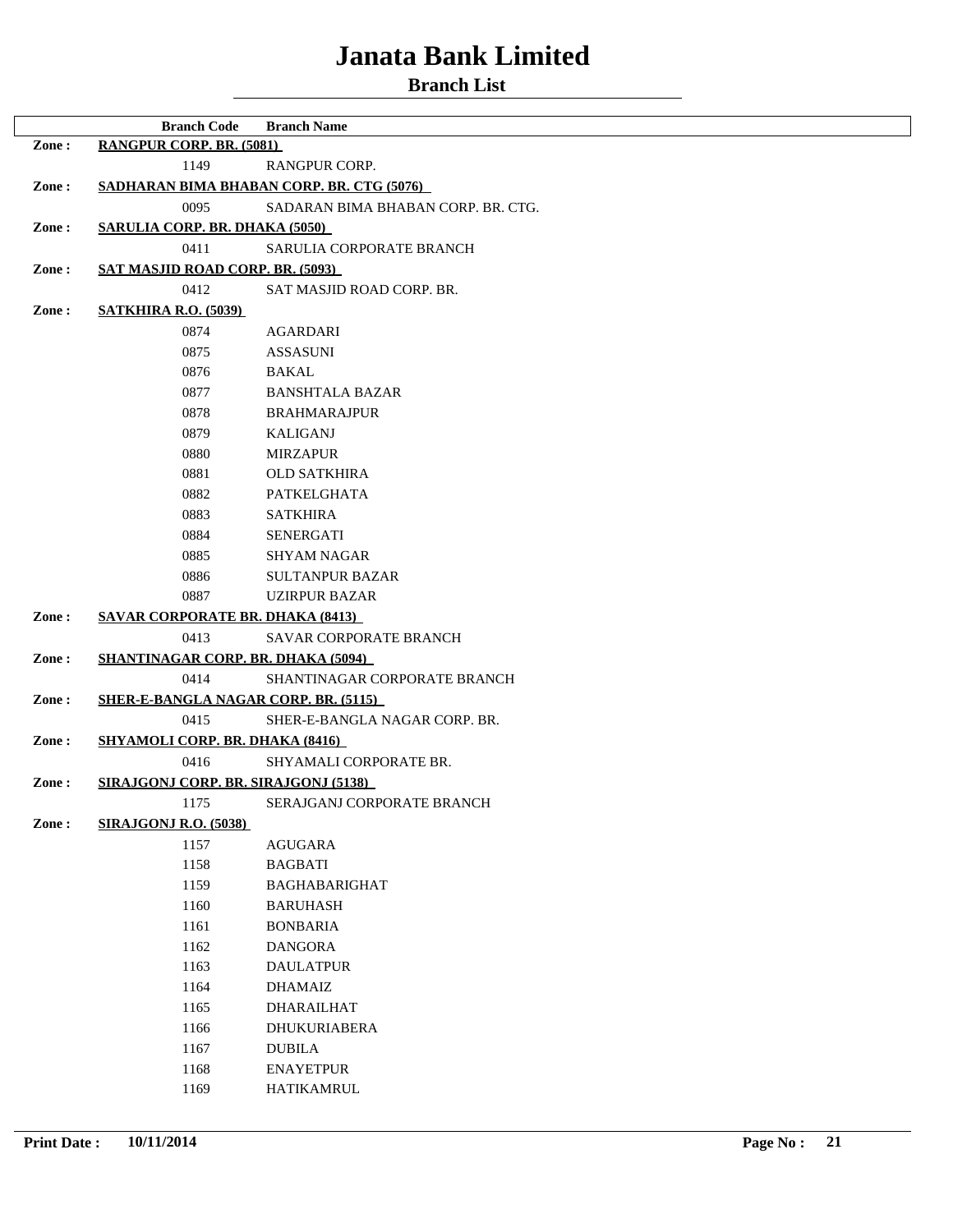| <b>Branch Code</b> |                                     | <b>Branch Name</b>           |  |
|--------------------|-------------------------------------|------------------------------|--|
|                    | 1170                                | <b>KAIJURIHAT</b>            |  |
|                    | 1171                                | <b>KHUKNI</b>                |  |
| 1172               |                                     | <b>MASIMPUR</b>              |  |
| 1173               |                                     | RANDHUNIBARI                 |  |
|                    | 1174                                | SALONGA                      |  |
|                    | 1176                                | <b>SHAHJADPUR</b>            |  |
|                    | 1177                                | SHER-E-BANGLA FAZLUL HOQ RD. |  |
|                    | 1178                                | <b>SHOHAGPUR</b>             |  |
|                    | 1179                                | <b>TAMAI</b>                 |  |
|                    | 1180                                | <b>TARASH</b>                |  |
|                    | 1181                                | <b>ULLAPARA</b>              |  |
|                    | 1182                                | <b>JAMTOIL BAZAR</b>         |  |
| Zone:              | SK. MUJIB ROAD CORP. BR. CTG (5054) |                              |  |
|                    | 0101                                | <b>SK.MUJIB ROAD</b>         |  |
| Zone:              | <b>SUNAMGONJ R.O. (5046)</b>        |                              |  |
|                    | 0278                                | <b>BARAFECHI BAZAR</b>       |  |
|                    | 0279                                | <b>CHHATAK</b>               |  |
|                    | 0280                                | <b>DERAI</b>                 |  |
|                    | 0281                                | <b>JAGANNATHPUR</b>          |  |
|                    | 0282                                | <b>JOWABAZAR</b>             |  |
|                    | 0283                                | <b>GABINDAGONJ</b>           |  |
|                    | 0284                                | NAYABANDAR                   |  |
|                    | 0285                                | PAILGAON                     |  |
|                    | 0286                                | RANIGANJ BAZAR               |  |
|                    | 0287                                | SUNAMGANJ                    |  |
| Zone:              | <b>SYLHET A.O. (5033)</b>           |                              |  |
|                    | 0292                                | <b>BEANI BAZAR</b>           |  |
|                    | 0293                                | <b>BHADRESHWAR</b>           |  |
|                    | 0294                                | <b>BISHWANATH</b>            |  |
|                    | 0295                                | <b>BURUNGABAZAR</b>          |  |
|                    | 0296                                | <b>CHAMBER BUILDING</b>      |  |
|                    | 0297                                | DHAKADAKSHIN                 |  |
|                    | 0298                                | <b>FENCHUGANJ</b>            |  |
|                    | 0300                                | <b>GANGADI KAZIR BAZAR</b>   |  |
|                    | 0301                                | KALIBARI BAZAR               |  |
|                    | 0302                                | <b>KAZIR BAZAR</b>           |  |
|                    | 0303                                | <b>SHADIPUR</b>              |  |
|                    | 0304                                | <b>SHEIKGHAT</b>             |  |
|                    | 0305                                | SHERPUR NUTAN BAZAR, SYLHET  |  |
|                    | 0306                                | <b>STATION ROAD</b>          |  |
|                    | 0308                                | <b>TAJPUR</b>                |  |
|                    | 0309                                | <b>COMPANIGONJ BR.</b>       |  |
|                    | 0310                                | WEST AMURA                   |  |
|                    | 0312                                | <b>KADAMTATI</b>             |  |
|                    | 0313                                | <b>KANAIGHAT</b>             |  |
|                    | 0314                                | <b>KAZITULA</b>              |  |
|                    | 0315                                | ZAKIGONG                     |  |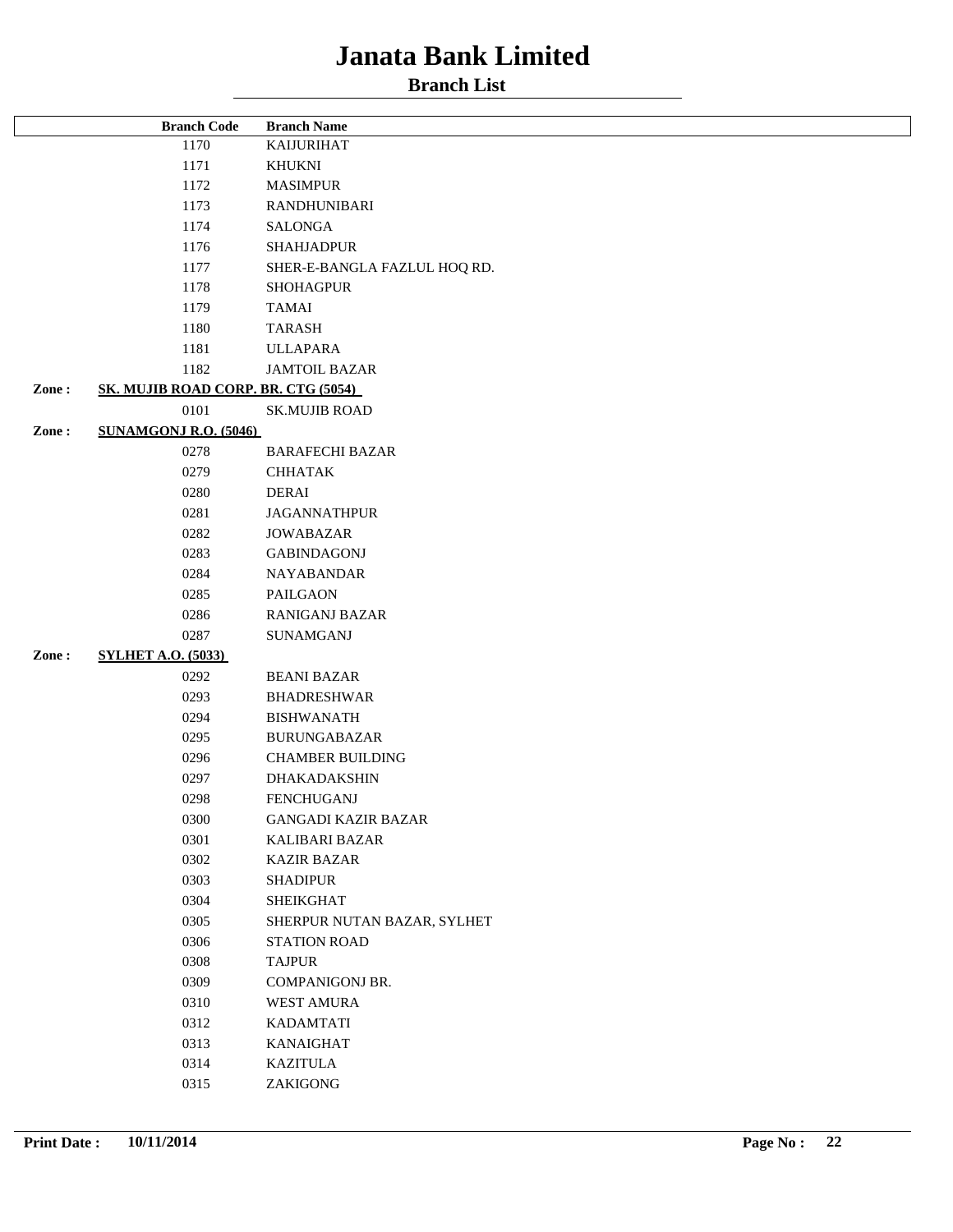#### **Branch List**

|       | <b>Branch Code</b>                      | <b>Branch Name</b>           |
|-------|-----------------------------------------|------------------------------|
|       | 0316                                    | <b>KUMARGAON</b>             |
| Zone: | <b>SYLHET CORP. BR. (5068)</b>          |                              |
|       | 0307                                    | SYLHET CORP. BR.             |
| Zone: | <b>TANGAIL A.O. (5034)</b>              |                              |
|       | 0114                                    | KADIMDHALLA                  |
|       | 0631                                    | <b>AREKHOLA</b>              |
|       | 0632                                    | <b>ASEKPUR</b>               |
|       | 0634                                    | <b>AUSHNARA</b>              |
|       | 0635                                    | <b>BHADRA BAZAR</b>          |
|       | 0636                                    | DEYPARA                      |
|       | 0637                                    | <b>DHALAPARA</b>             |
|       | 0638                                    | <b>DHIGAIR</b>               |
|       | 0639                                    | <b>DHIGAL KANDI</b>          |
|       |                                         |                              |
|       | 0640                                    | DHOPAKHALI                   |
|       | 0641                                    | <b>DURGAPUR</b>              |
|       | 0642                                    | <b>GOLABARI</b>              |
|       | 0643                                    | <b>HAMIDPUR</b>              |
|       | 0644                                    | KAGMARI                      |
|       | 0645                                    | <b>BUS TERMINAL(TANGAIL)</b> |
|       | 0646                                    | <b>MADHUPUR</b>              |
|       | 0647                                    | <b>NARANDIA</b>              |
|       | 0648                                    | <b>PAISKHA</b>               |
|       | 0649                                    | PATHARGHATA                  |
|       | 0650                                    | <b>RASULPUR</b>              |
|       | 0651                                    | <b>SALLA</b>                 |
|       | 0652                                    | <b>SHANDANPUR</b>            |
|       | 0654                                    | <b>GHATAIL CANTT</b>         |
|       | 0655                                    | <b>GHATAIL</b>               |
|       | 0656                                    | <b>BHUAPUR</b>               |
| Zone: | <b>TANGAIL CORP. BR. TANGAIL (5135)</b> |                              |
|       | 0653                                    | TANGAIL CORP. BR.            |
| Zone: | <b>THAKURGAON R.O. (5052)</b>           |                              |
|       | 1096                                    | ATWARI                       |
|       | 1097                                    | <b>BALARAMPUR</b>            |
|       | 1098                                    | <b>DEBIGANJ</b>              |
|       | 1099                                    | <b>FULBARIA</b>              |
|       | 1100                                    | PANCHAGARH                   |
|       | 1184                                    | <b>LAHIRIHAT</b>             |
|       | 1185                                    | RANISANKAIL                  |
|       | 1186                                    | <b>RUHIA</b>                 |
|       | 1187                                    | THAKURGAON (MAIN)            |
|       | 1188                                    | PIRGONJ                      |
|       | 1189                                    | <b>STATION BAZAR</b>         |
| Zone: | TONGI CORP. BR. DHAKA (5127)            |                              |
|       | 0464                                    | TONGI CORP BR.               |
| Zone: | TOPKHANA ROAD CORP. BR. DHAKA (5069)    |                              |
|       | 0421                                    | TOPKHANA ROAD CORPORATE      |
|       |                                         |                              |

 $\overline{r}$